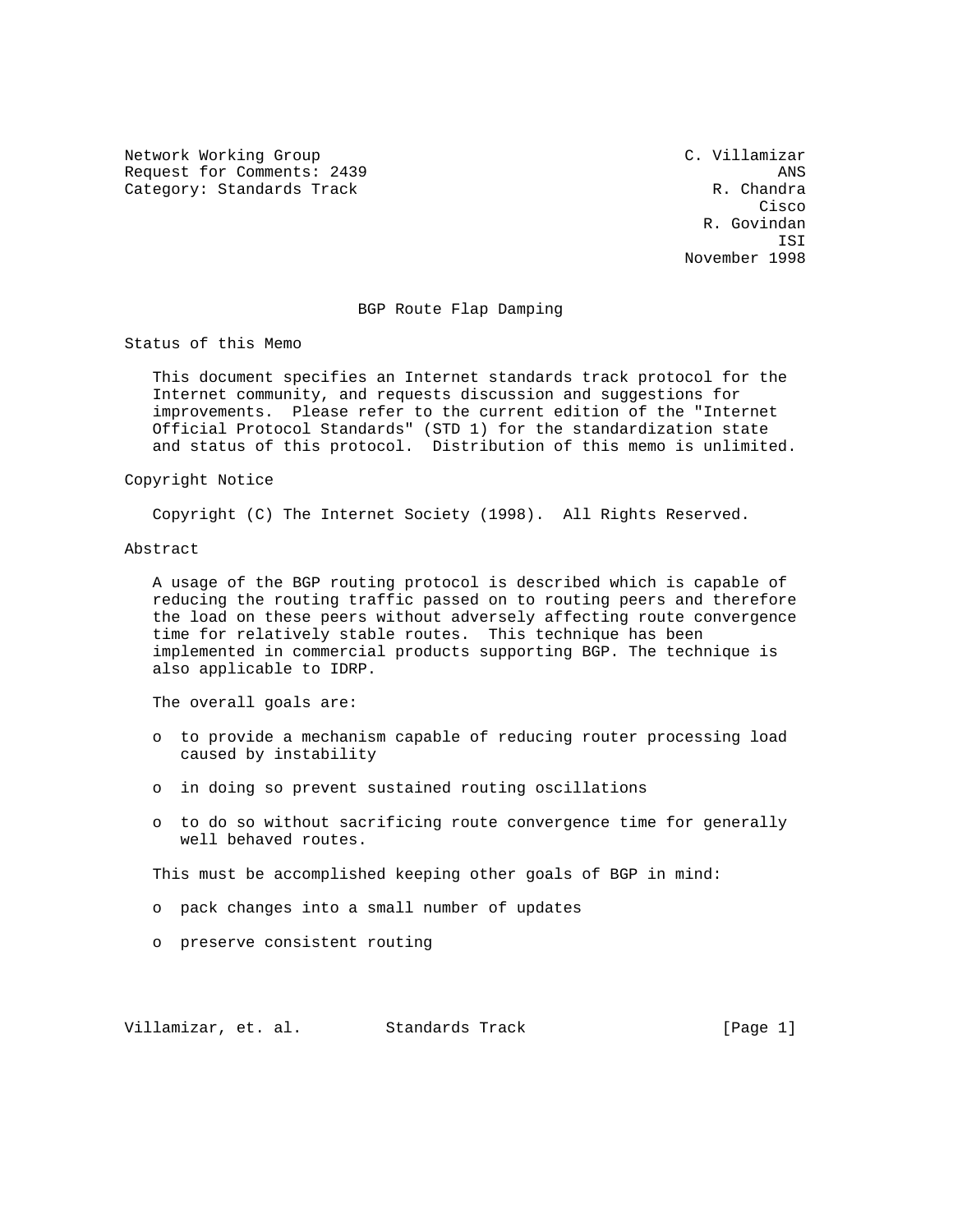o minimal addition space and computational overhead

 An excessive rate of update to the advertised reachability of a subset of Internet prefixes has been widespread in the Internet. This observation was made in the early 1990s by many people involved in Internet operations and remains the case. These excessive updates are not necessarily periodic so route oscillation would be a misleading term. The informal term used to describe this effect is "route flap". The techniques described here are now widely deployed and are commonly referred to as "route flap damping".

# 1 Overview

 To maintain scalability of a routed internet, it is necessary to reduce the amount of change in routing state propagated by BGP in order to limit processing requirements. The primary contributors of processing load resulting from BGP updates are the BGP decision process and adding and removing forwarding entries.

 Consider the following example. A widely deployed BGP implementation may tend to fail due to high routing update volume. For example, it may be unable to maintain it's BGP or IGP sessions if sufficiently loaded. The failure of one router can further contribute to the load on other routers. This additional load may cause failures in other instances of the same implementation or other implementations with a similar weakness. In the worst case, a stable oscillation could result. Such worse cases have already been observed in practice.

 A BGP implementation must be prepared for a large volume of routing traffic. A BGP implementation cannot rely upon the sender to sufficiently shield it from route instabilities. The guidelines here are designed to prevent sustained oscillations, but do not eliminate the need for robust and efficient implementations. The mechanisms described here allow routing instability to be contained at an AS border router bordering the instability.

 Even where BGP implementations are highly robust, the performance of the routing process is limited. Limiting the propagation of unnecessary change then becomes an issue of maintaining reasonable route change convergence time as a routing topology grows.

2 Methods of Limiting Route Advertisement

 Two methods of controlling the frequency of route advertisement are described here. The first involves fixed timers. The fixed timer technique has no space overhead per route but has the disadvantage of slowing route convergence for the normal case where a route does not have a history of instability. The second method overcomes this

Villamizar, et. al. Standards Track (Page 2)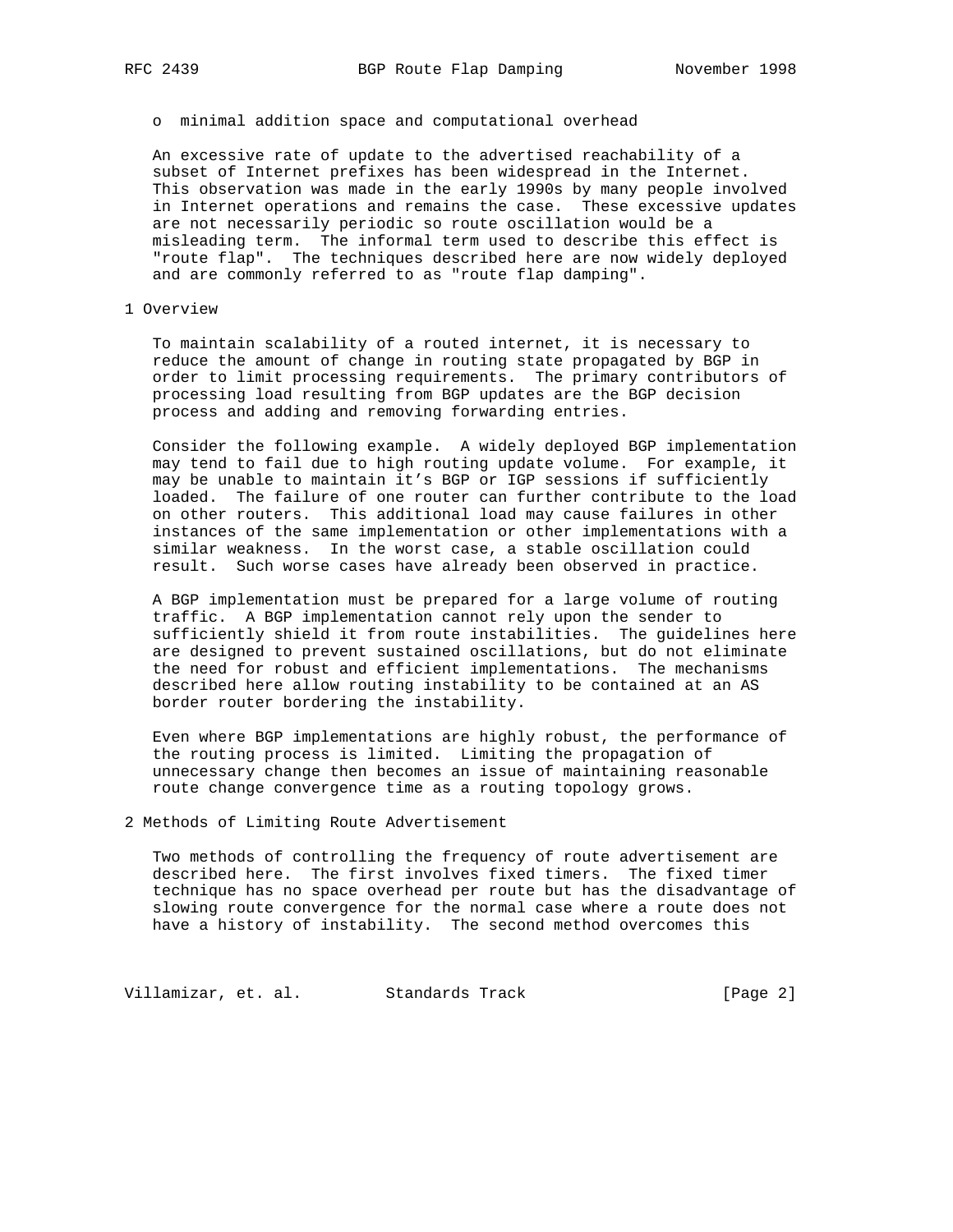limitation at the expense of maintaining some additional space overhead. The additional overhead includes a small amount of state per route and a very small processing overhead.

 It is possible and desirable to combine both techniques. In practice, fixed timers have been set to very short time intervals and have proven useful to pack routes into a smaller number of updates when routes arrive in separate updates. The BGP protocol refers to this as packing Network Layer Reachability Information (NLRI) [5].

 Seldom are fixed timers set to the tens of minutes to hours that would be necessary to actually damp route flap. To do so would produce the undesirable effect of severely limiting routing convergence.

## 2.1 Existing Fixed Timer Recommendations

 BGP-3 does not make specific recommendations in this area [1]. The short section entitled "Frequency of Route Selection" simply recommends that something be done and makes broad statements regarding certain properties that are desirable or undesirable.

 BGP4 retains the "Frequency of Route Advertisement" section and adds a "Frequency of Route Origination" section. BGP-4 describes a method of limiting route advertisement involving a fixed (configurable) MinRouteAdvertisementInterval timer and fixed MinASOriginationInterval timer [5]. The recommended timer values of MinRouteAdvertisementInterval is 30 seconds and MinASOriginationInterval is 15 seconds.

# 2.2 Desirable Properties of Damping Algorithms

 Before describing damping algorithms the objectives need to be clearly defined. Some key properties are examined to clarify the design rationale.

 The overall objective is to reduce the route update load without limiting convergence time for well behaved routes. To accomplish this, criteria must be defined for well behaved and poorly behaved routes. An algorithm must be defined which allows poorly behaved routes to be identified. Ideally, this measure would be a prediction of the future stability of a route.

 Any delay in propagation of well behaved routes should be minimal. Some delay is tolerable to support better packing of updates. Delay of poorly behave routes should, if possible, be proportional to a measure of the expected future instability of the route. Delay in propagating an unstable route should cause the unstable route to be

Villamizar, et. al. Standards Track (Page 3)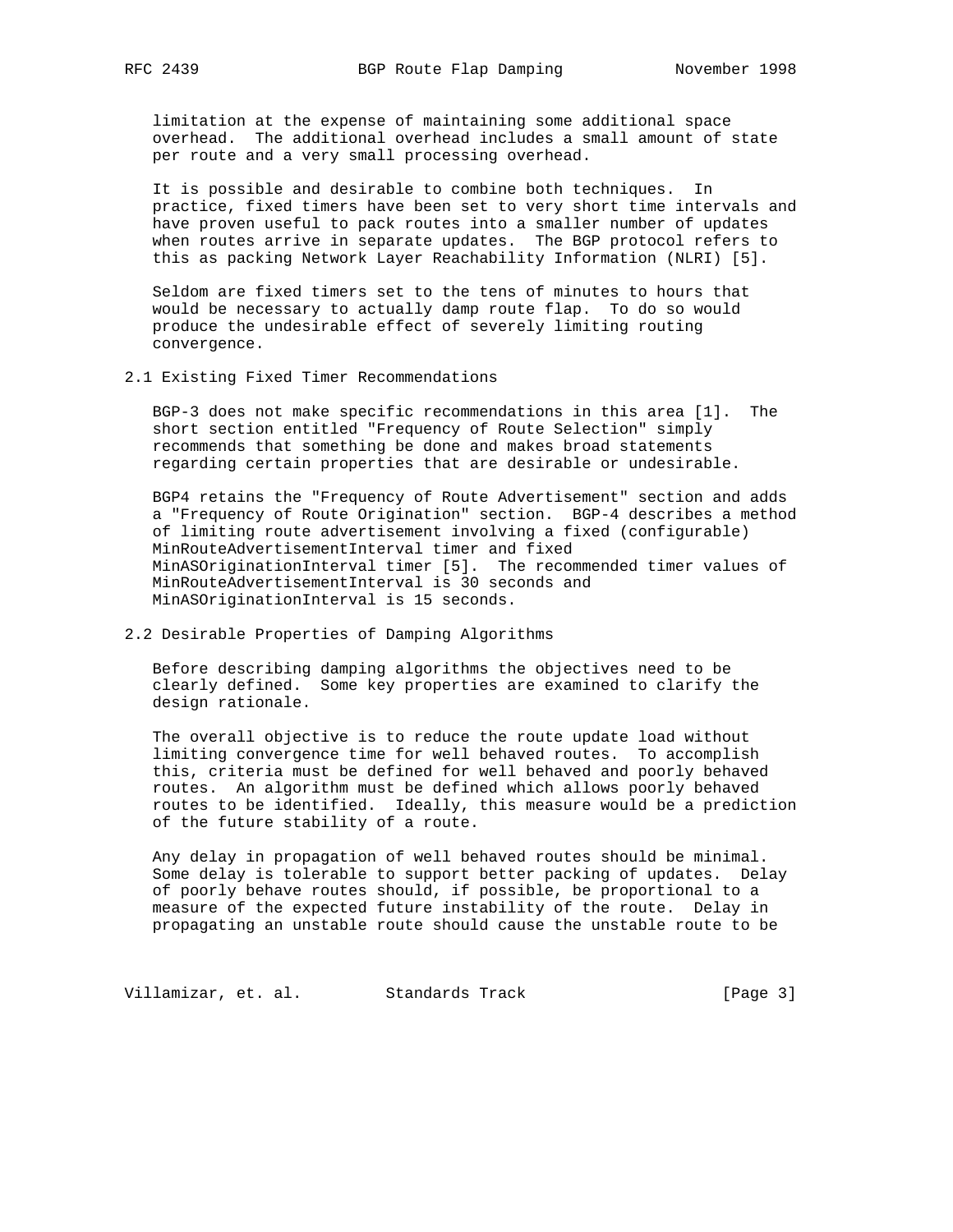suppressed until there is some degree of confidence that the route has stabilized.

 If a large number of route changes are received in separate updates over some very short period of time and these updates have the potential to be combined into a single update then these should be packed as efficiently as possible before propagating further. Some small delay in propagating well behaved routes is tolerable and is necessary to allow better packing of updates.

 Where routes are unstable, use and announcement of the routes should be suppressed rather than suppressing their removal. Where one route to a destination is stable, and another route to the same destination is somewhat unstable, if possible, the unstable route should be suppressed more aggressively than if there were no alternate path.

 Routing consistency within an AS is very important. Only very minimal delay of internal BGP (IBGP) should be done. Routing consistency across AS boundaries is also very important. It is highly undesirable to advertise a route that is different from the route that is being used, except for a very minimal time. It is more desirable to suppress the acceptance of a route (and therefore the use of that route in the IGP) rather than suppress only the redistribution.

 It is clearly not possible to accurately predict the future stability of a route. The recent history of stability is generally regarded as a good basis for estimating the likelihood of future stability. The criteria that is used to distinguish well behaved from poorly behaved routes is therefore based on the recent history of stability of the route. There is no simple quantitative expression of recent stability so a figure of merit must be defined. Some desirable characteristics of this figure of merit would be that the farther in the past that instability occurred, the less it's affect on the figure of merit and that the instability measure would be cumulative rather than reflecting only the most recent event.

 The algorithms should behave such that for routes which have a history of stability but make a few transitions, those transitions should be made quickly. If transitions continue, advertisement of the route should be suppressed. There should be some memory of prior instability. The degree to which prior instability is considered should be gradually reduced as long as the route remains announced and stable.

Villamizar, et. al. Standards Track [Page 4]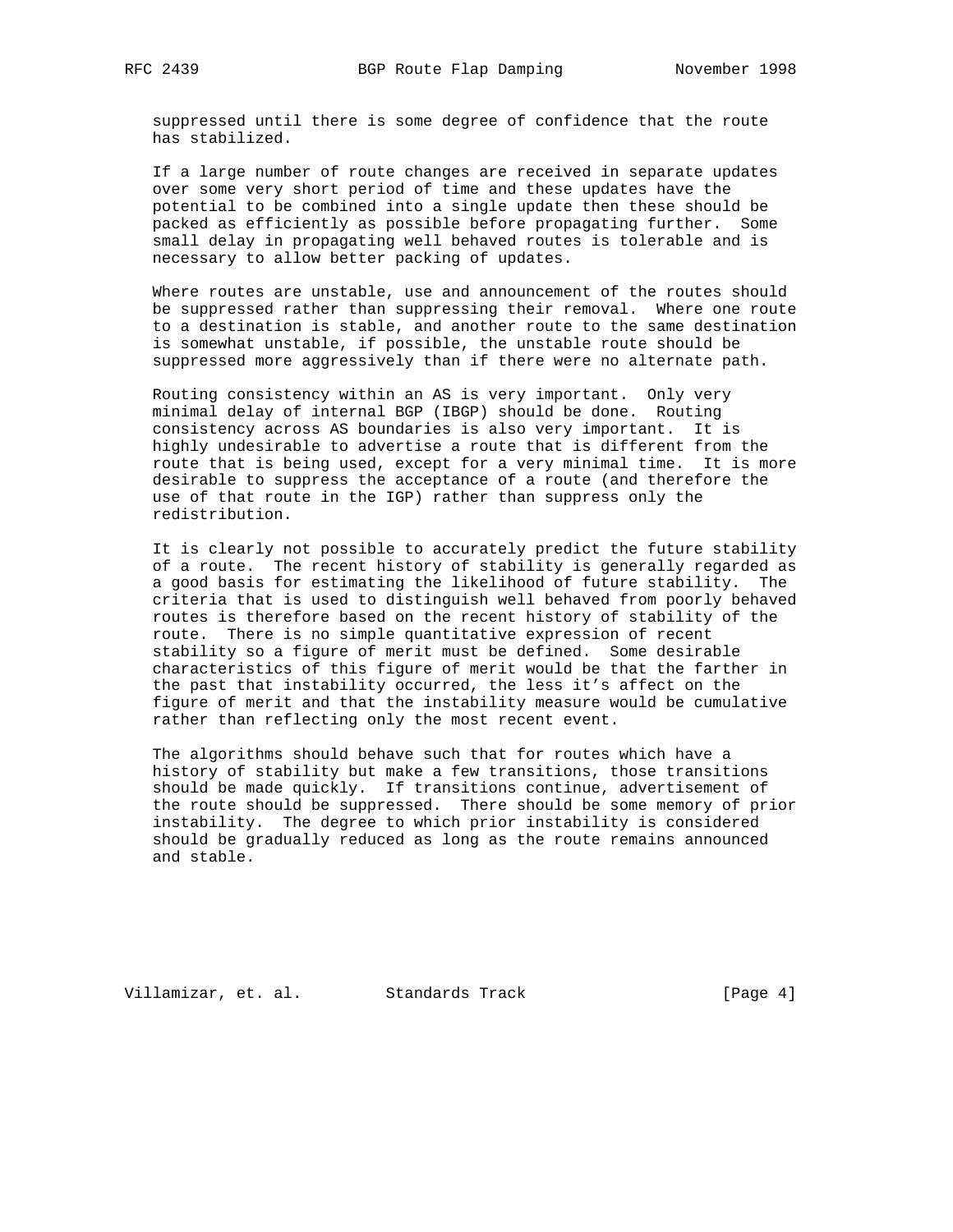### 2.3 Design Choices

 After routes have been accepted their readvertisement will be briefly suppressed to improve packing of updates. There may be a lengthy suppression of the acceptance of an external route. How long a route will be suppressed is based on a figure of merit that is expected to be correlated to the probability of future instability of a route. Routes with high figure of merit values will be suppressed. An exponential decay algorithm was chosen as the basis for reducing the figure of merit over time. These choices should be viewed as suggestions for implementation.

 An exponential decay function has the property that previous instability can be remembered for a fairly long time. The rate at which the instability figure of merit decays slows as time goes on. Exponential decay has the following property.

 $f(f(figure-of-merit, t1), t2) = f(figure-of-merit, t1+t2)$ 

 This property allows the decay for a long period to be computed in a single operation regardless of the current value (figure-of-merit). As a performance optimization, the decay can be applied in fixed time increments. Given a desired decay half life, the decay for a single time increment can be computed ahead of time. The decay for multiple time increments is expressed below.

f(figure-of-merit,  $n*t0$ ) = f(figure-of-merit, t0) \*\* n = K\*\*n

 The values of K \*\* n can be precomputed for a reasonable number of "n" and stored in an array. The value of "K" is always less than one. The array size can be bounded since the value quickly approaches zero. This makes the decay easy to compute using an array bound check, an array lookup and a single multiply regardless as to how much time has elapsed.

3 Limiting Route Advertisements using Fixed Timers

 This method of limiting route advertisements involves the use of fixed timers applied to the process of sending routes. It's primary purpose is to improve the packing of routes in BGP update messages. The delay in advertising a stable route should be bounded and minimal. The delay in advertising an unreachable need not be zero, but should also be bounded and should probably have a separate bound set less than or equal to the bound for a reachable advertisement.

 The BGP protocol defines the use of a Routing Information Base (RIB). Routes that need to be readvertised can be marked in the RIB or an external set of structures maintained, which references the RIB.

Villamizar, et. al. Standards Track (Page 5)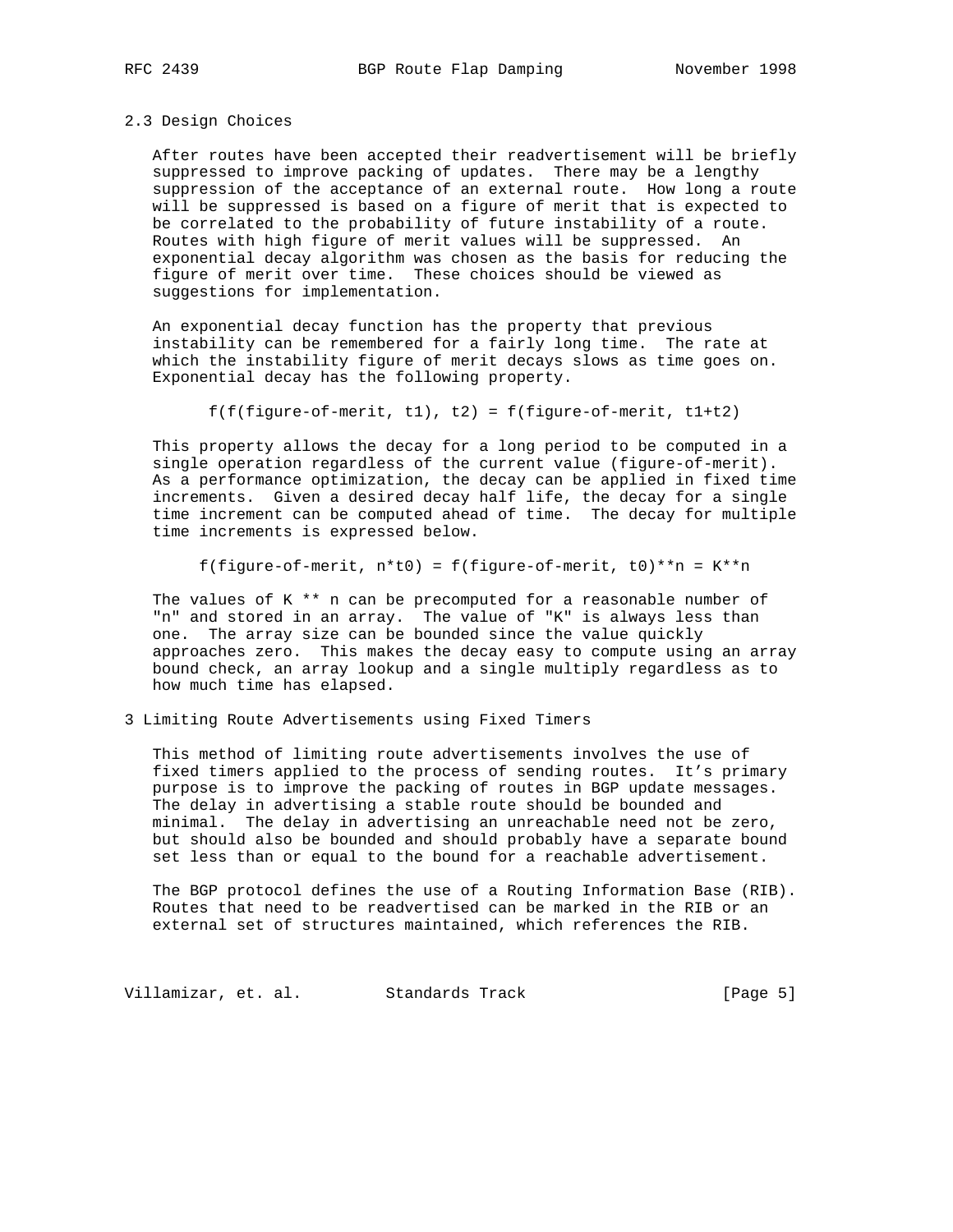Periodically, a subset of the marked routes can be flushed. This is fairly straightforward and accomplishes the objectives. Computation for too simple an implementation may be order N squared. To avoid N squared performance, some form of data structure is needed to group routes with common attributes.

 An implementation should pack updates efficiently, provide a minimum readvertisement delay, provide a bounds on the maximum readvertisement delay that would be experienced solely as a result of the algorithm used to provide a minimum delay, and must be computationally efficient in the presence of a very large number of candidates for readvertisement.

4 Stability Sensitive Suppression of Route Advertisement

 This method of limiting route advertisements uses a measure of route stability applied on a per route basis. This technique is applied when receiving updates from external peers only (EBGP). Applying this technique to IBGP learned routes or to advertisement to IBGP or EBGP peers after making a route selection can result in routing loops.

 A figure of merit based on a measure of instability is maintained on a per route basis. This figure of merit is used in the decision to suppress the use of the route. Routes with high figure of merit are suppressed. Each time a route is withdrawn, the figure of merit is incremented. While the route is not changing the figure of merit value is decayed exponentially with separate decay rates depending on whether the route is stable and reachable or has been stable and unreachable. The decay rate may be slower when the route is unreachable, or the stability figure of merit could remain fixed (not decay at all) while the route remains unreachable. Whether to decay unreachable routes at the same rate, a slower rate, or not at all is an implementation choice. Decaying at a slower rate is recommended.

 A very efficient implementation is suggested in the following sections. The implementation only requires computation for the routes contained in an update, when an update is received or withdrawn (as opposed to the simplistic approach of periodically decaying each route). The suggested implementation involves only a small number of simple operations, and can be implemented using scaled integers.

 The behavior of unstable routes is fairly predictable. Severely flapping routes will often be advertised and withdrawn at regular time intervals corresponding to the timers of a particular protocol (the IGP or exterior protocol in use where the problem exists). Marginal circuits or mild congestion can result in a long term pattern of occasional brief route withdrawal or occasional brief

Villamizar, et. al. Standards Track [Page 6]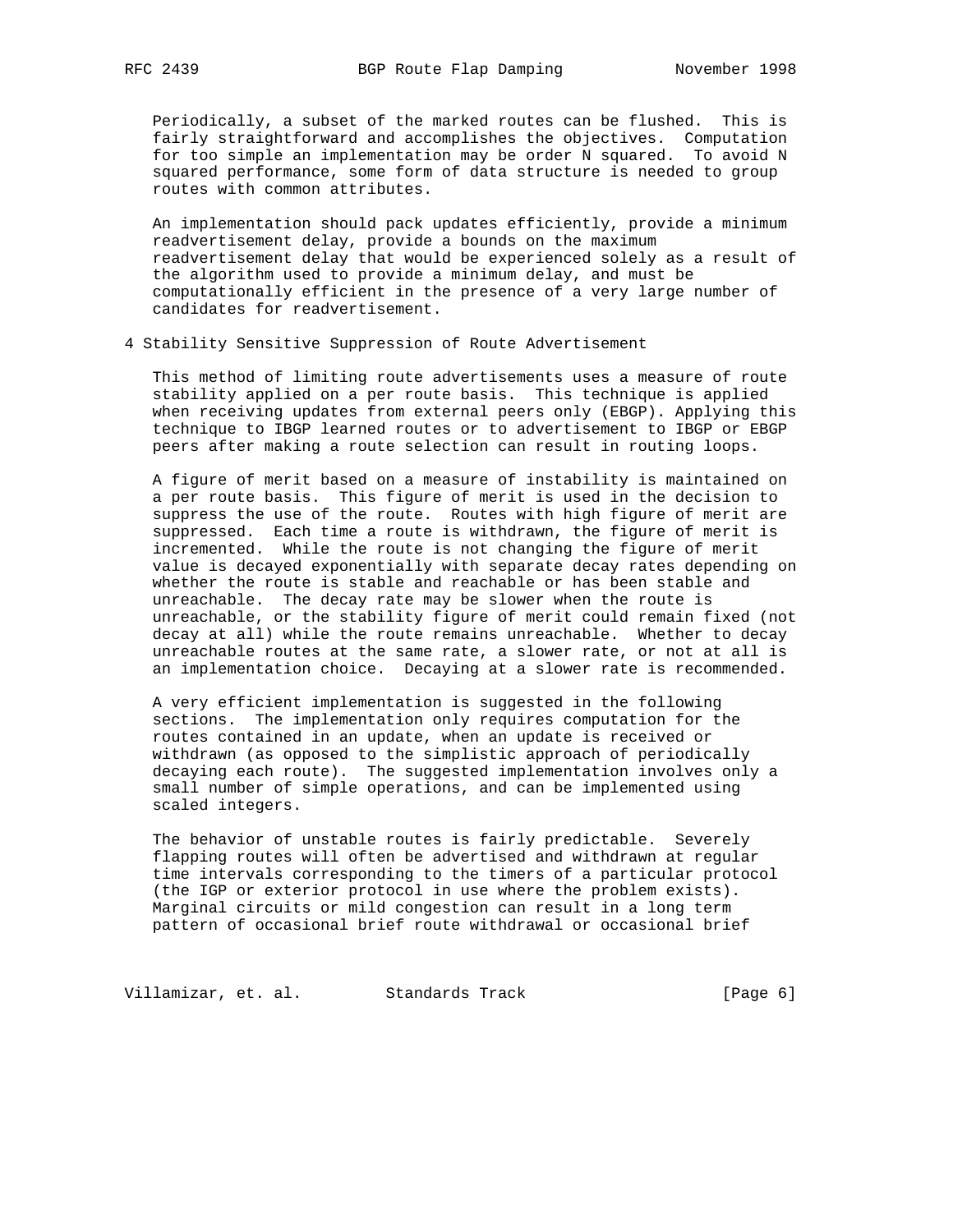connectivity.

4.1 Single vs. Multiple Configuration Parameter Sets

 The behavior of the algorithm is modified by a number of configurable parameters. It is possible to configure separate sets of parameters designed to handle short term severe route flap and chronic milder route flap (a pattern of occasional drops over a long time period). The former would require a fast decay and low threshold (allowing a small number of consecutive flaps to cause a route to be suppressed, but allowing it to be reused after a relatively short period of stability). The latter would require a very slow decay and a higher threshold and might be appropriate for routes for which there was an alternate path of similar bandwidth.

 It may also be desirable to configure different thresholds for routes with roughly equivalent alternate paths than for routes where the alternate paths have a lower bandwidth or tend to be congested. This can be solved by associating a different set of parameters with different ranges of preference values. Parameter selection could be based on BGP LOCAL\_PREF.

 Parameter selection could also be based on whether an alternate route was known. A route would be considered if, for any applicable parameter set, an alternate route with the specified preference value existed and the figure of merit associated with the parameter set did not indicate a need to suppress the route. A less aggressive suppression would be applied to the case where no alternate route at all existed. In the simplest case, a more aggressive suppression would be applied if any alternate route existed. Only the highest preference (most preferred) value needs to be specified, since the ranges may overlap.

 It might also be desirable to configure a different set of thresholds for routes which rely on switched services and may disconnect at times to reduce connect charges. Such routes might be expected to change state somewhat more often, but should be suppressed if continuous state changes indicate instability.

 While not essential, it might be desirable to be able to configure multiple sets of configuration parameters per route. It may also be desirable to be able to configure sets of parameters that only correspond to a set of routes (identified by AS path, peer router, specific destinations or other means). Experience may dictate how much flexibility is needed and how to best to set the parameters. Whether to allow different damping parameter sets for different routes, and whether to allow multiple figures of merit per route is an implementation choice.

Villamizar, et. al. Standards Track [Page 7]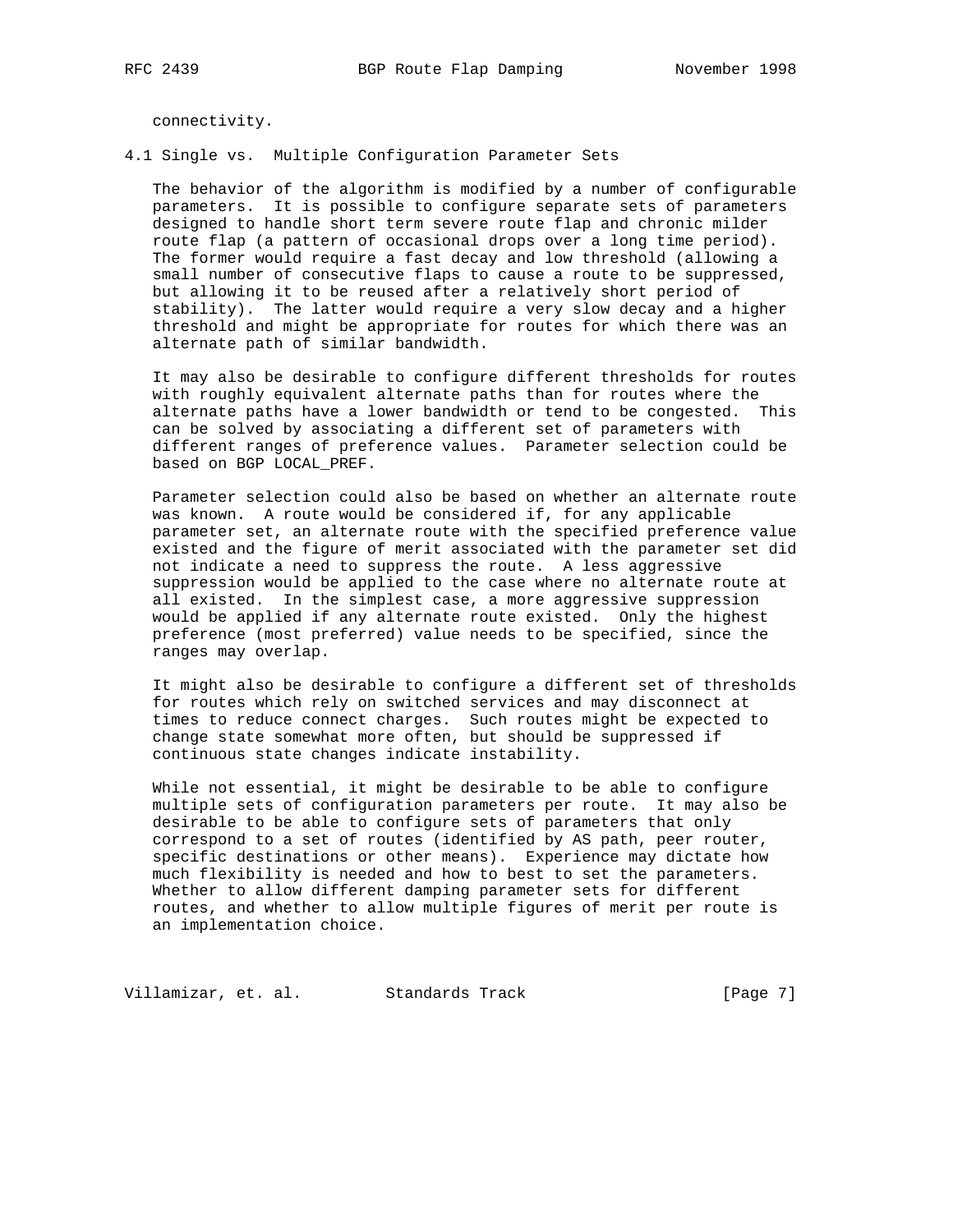Parameter selection can also be based on prefix length. The rationale is that longer prefixes tend to reach less end systems and are less important and these less important prefixes can be damped more aggressively. This technique is in fairly widespread use. Small sites or those with dense address allocation who are multihomed are often reachable by long prefixes which are not easily aggregated. These sites tend to dispute the choice of prefix length for parameter selection. Advocates of the technique point out that it encourages better aggregation.

4.2 Configuration Parameters

 At configuration time, a number of parameters may be specified by the user. The configuration parameters are expressed in units meaningful to the user. These differ from the parameters used at run time which are in unit convenient for computation. The run time parameters are derived from the configuration parameters. Suggested configuration parameters are listed below.

cutoff threshold (cut)

 This value is expressed as a number of route withdrawals. It is the value above which a route advertisement will be suppressed.

reuse threshold (reuse)

 This value is expressed as a number of route withdrawals. It is the value below which a suppressed route will now be used again.

maximum hold down time (T-hold)

 This value is the maximum time a route can be suppressed no matter how unstable it has been prior to this period of stability.

decay half life while reachable (decay-ok)

 This value is the time duration in minutes or seconds during which the accumulated stability figure of merit will be reduced by half if the route if considered reachable (whether suppressed or not).

decay half life while unreachable (decay-ng)

 This value is the time duration in minutes or seconds during which the accumulated stability figure of merit will be reduced by half if the route if considered unreachable. If not specified or set to zero, no decay will occur while a route

Villamizar, et. al. Standards Track (Page 8)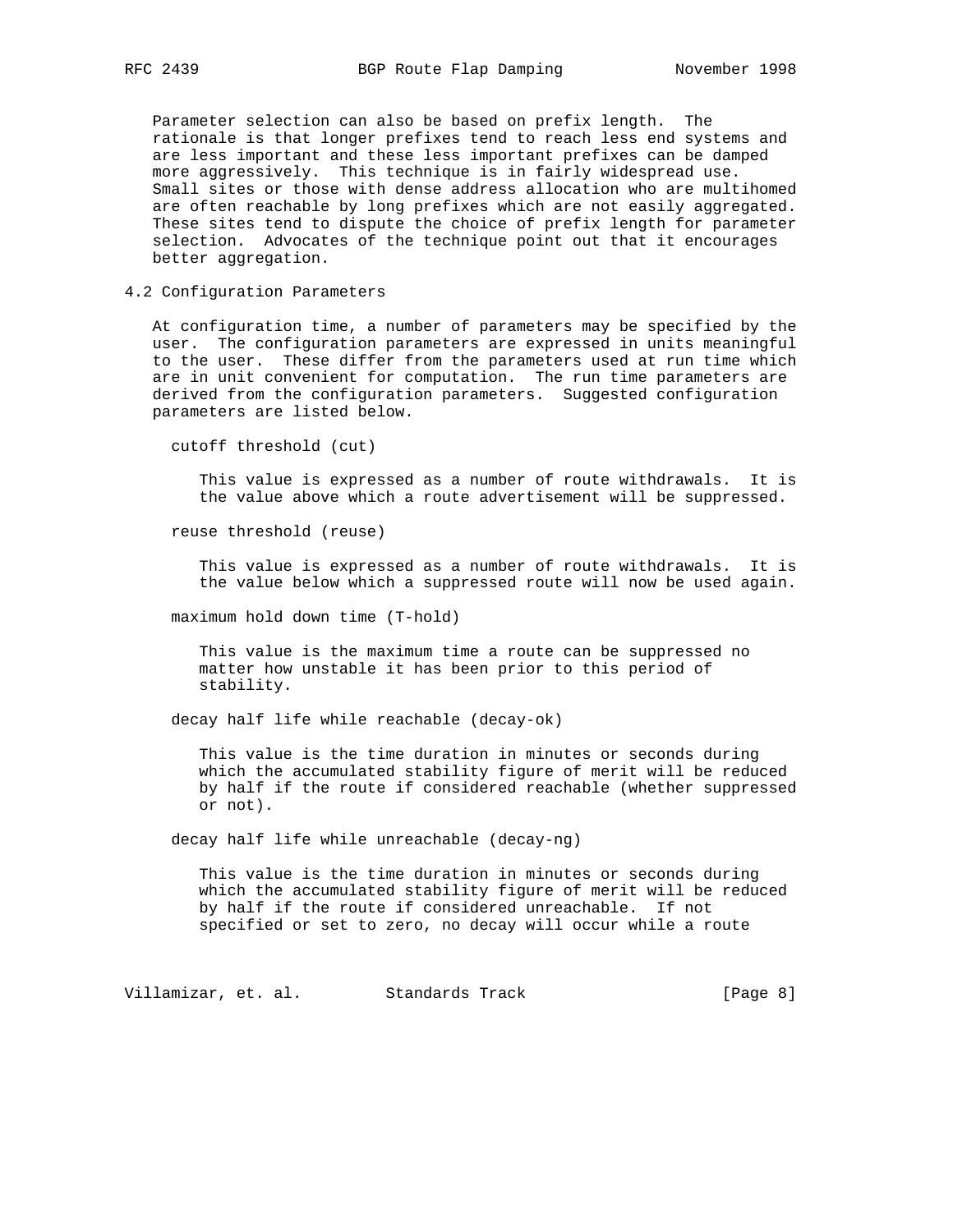remains unreachable.

decay memory limit (Tmax-ok or Tmax-ng)

 This is the maximum time that any memory of previous instability will be retained given that the route's state remains unchanged, whether reachable or unreachable. This parameter is generally used to determine array sizes.

 There may be multiple sets of the parameters above as described in Section 4.1. The configuration parameters listed below would be applied system wide. These include the time granularity of all computations, and the parameters used to control reevaluation of routes that have previously been suppressed.

time granularity (delta-t)

 This is the time granularity in seconds used to perform all decay computations.

reuse list time granularity (delta-reuse)

 This is the time interval between evaluations of the reuse lists. Each reuse lists corresponds to an additional time increment.

reuse list memory reuse-list-max

 This is the time value corresponding to the last reuse list. This may be the maximum value of T-hold for all parameter sets of may be configured.

number of reuse lists (reuse-list-size)

 This is the number of reuse lists. It may be determined from reuse-list-max or set explicitly.

 A recommended optimization is described in Section 4.8.6 that involves an array referred to as the "reuse index array". A reuse index array is needed for each decay rate in use. The reuse index array is used to estimate which reuse list to place a route when it is suppressed. Proper placement avoids the need to periodically evaluate decay to determine if a route can be reused or when storage can be recovered. Using the reuse index array avoids the need to compute a logarithm to determine placement. One additional system wide parameter can be introduced.

Villamizar, et. al. Standards Track [Page 9]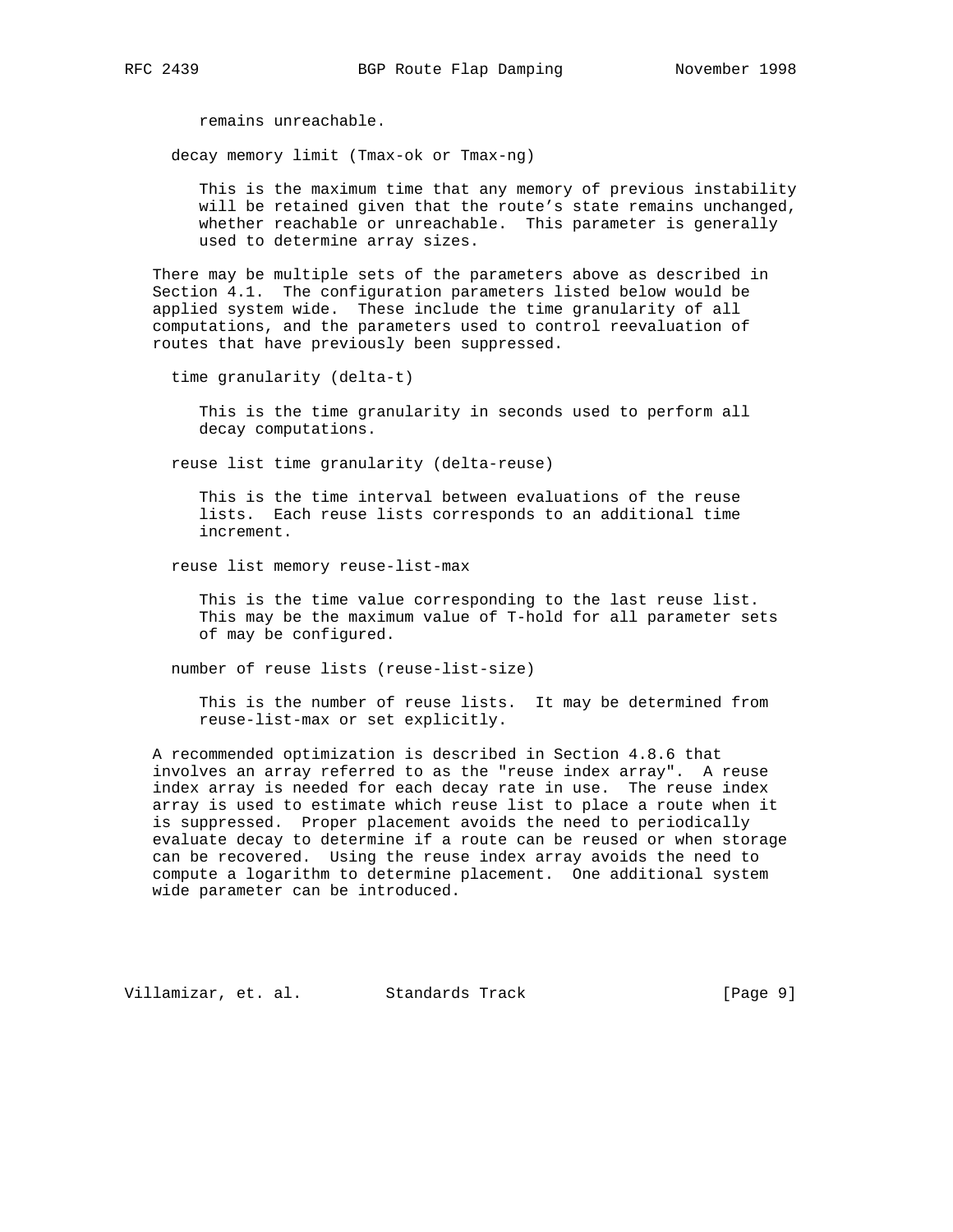reuse index array size (reuse-index-array-size)

 This is the size of reuse index arrays. This size determines the accuracy with which suppressed routes can be placed within the set of reuse lists when suppressed for a long time.

## 4.3 Guidelines for Setting Parameters

 The decay half life should be set to a time considerably longer than the period of the route flap it is intended to address. For example, if the decay is set to ten minutes and a route is withdrawn and readvertised exactly every ten minutes, the route would continue to flap if the cutoff was set to a value of 2 or above.

 The stability figure of merit itself is an accumulated time decayed total. This must be kept in mind in setting the decay time, cutoff values and reuse values. The figure of merit is increased each time a route transitions from reachable to unreachable. The figure of merit is decayed at a rate proportional to its current value. Increasing the rate of route flap therefore increments the figure of merit more often and reaches a given threshhold in a shorter amount of time. When the response to a constant rate route flap is plotted this looks like a sawtooth with an abrupt rising edge and a decaying falling edge. Since the absolute decay amount is proportional to the figure of merit, at a continuous constant flap rate the baseline of the sawtooth will tend to stop rising and converge if not clipped by a ceiling value.

 If clipped by a ceiling value, the sawtooth baseline will simply reach the ceiling faster at a higher rate of route flap. For example, if flapping at four times the decay rate the following progression occurs. When the route becomes unreachable the first time the value becomes 1. When the next flap occurs, one is added to the previous value, which has been decreased by the fourth root of 2 (the amount of decay that would occur in 1/4 of the half life time if decay is exponential). The sequence is  $1, 1.84, 2.55, 3.14, 3.64,$  4.06, 4.42, 4.71, 4.96, 5.17, ..., converging at about 6.285. If a route flaps at four times the decay rate, it will reach 3 in 4 cycles, 4 in 6 cycles, 5 in 10 cycles, and will converge at about 6.3. At twice the decay time, it will reach 3 in 7 cycles, and converge at a value of less than 3.5.

 Figure 1 shows the stability figure of merit for route flap at a constant rate. The time axis is labeled in multiples of the decay half life. The plots represent route flap with a period of 1/2, 1/3, 1/4, and 1/8 times the decay half life. A ceiling of 4.5 was set, which can be seen to affect three of the plots, effectively limiting the time it takes to readvertise the route regardless of the prior

Villamizar, et. al. Standards Track [Page 10]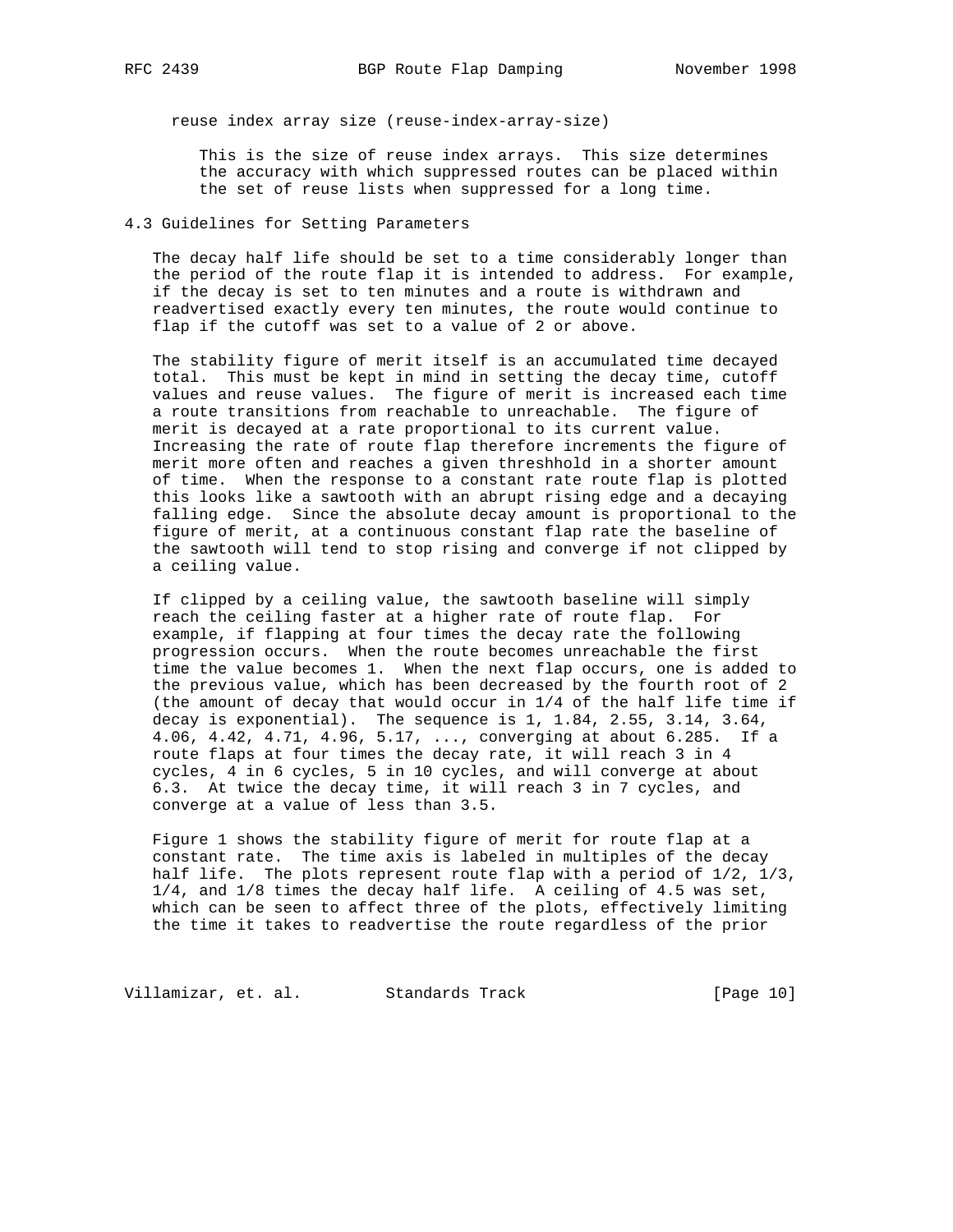history. With cutoff and reuse thresholds of 1.5 and 0.75, routes would be suppressed after being declared unreachable 2-3 times and be used again after approximately 2 decay half life periods of stability.

 This function can be expressed formally. Reachability of a route can be represented by a variable "R" with possible values of 0 and 1 representing unreachable and reachable. At a discrete time R can only have one value. The figure of merit is increased by 1 at each transition from R=1 to R=0 and clipped to a ceiling value. The decay in figure of merit can then be expressed over a set of discrete times as follows.

```
figure-of-merit(t) = K * figure-of-merit(t - delta-t)
K = K1 for R=0 K=K2 for R=1
```
 The four plots are presented vertically. Due to space limitations, only a limited set of points along the time axis are shown. The value of the figure of merit is given. Along side each value is a very low resolution strip chart made up of ASCII dots. This is just intended to give a rough feel for the rise and fall of the values. The strip charts are not displayed on an overlapping set of axes because the sawtooth waveforms cross each other quite frequently. At the very low resolution of these plots, the rise and fall of the baseline is evident, but the sawtooth nature is only observed in the printed value.

 From the maximum hold time value (T-hold), a ratio of the reuse value to a ceiling can be determined. An integer value for the ceiling can then be chosen such that overflow will not be a problem and all other values can be scaled accordingly. If both cutoffs are specified or if multiple parameter sets are used the highest ceiling will be used.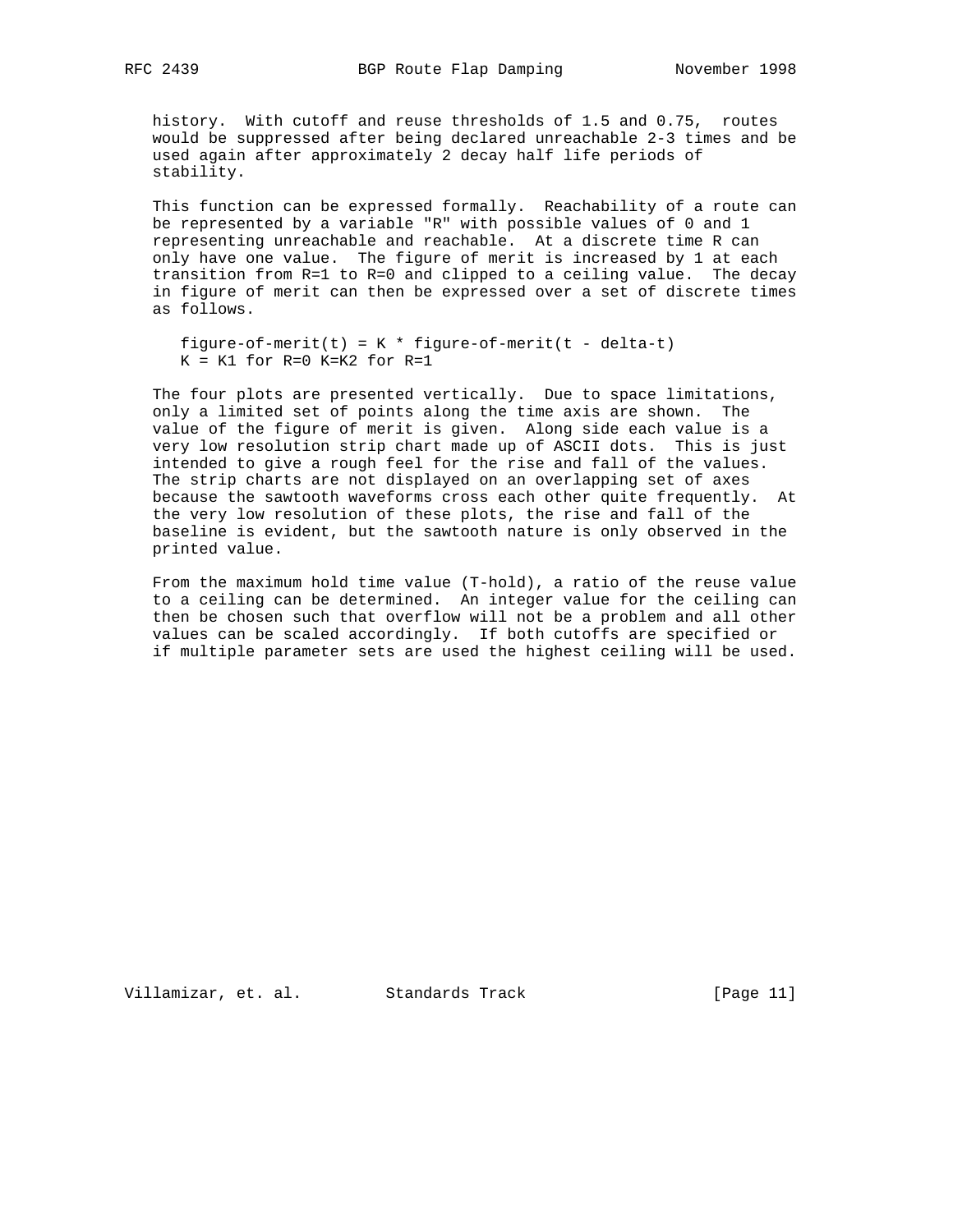| time |                               |                               | figure-of-merit as a function of time (in minutes) |                               |
|------|-------------------------------|-------------------------------|----------------------------------------------------|-------------------------------|
| 0.00 | $0.000$ .                     | $0.000$ .                     | $0.000$ .                                          | 0.000                         |
| 0.08 | $0.000$ .                     | $0.000$ .                     | 0.000<br>$\ddot{\phantom{a}}$                      | $0.000$ .                     |
| 0.16 | $0.000$ .                     | $0.000$ .                     | 0.000<br>$\ddot{\phantom{a}}$                      | 0.973                         |
| 0.24 | $0.000$ .                     | $0.000$ .                     | $0.000$ .                                          | 0.920                         |
| 0.32 | $0.000$ .                     | $0.000$ .                     | 0.946                                              | 1.817                         |
| 0.40 | 0.000                         | 0.953                         | 0.895                                              | 2.698                         |
| 0.48 | $0.000$ .                     | 0.901<br>$\ddot{\phantom{a}}$ | 0.847                                              | 2.552                         |
| 0.56 | 0.953                         | 0.853                         | 1.754                                              | 3.367                         |
| 0.64 | 0.901                         | 0.807                         | 1.659                                              | 4.172                         |
| 0.72 | 0.853                         | 1.722                         | 1.570                                              | 3.947                         |
| 0.80 | 0.807                         | 1.629                         | 2.444                                              | 4.317                         |
| 0.88 | 0.763                         | 1.542                         | 2.312                                              | 4.469                         |
| 0.96 | 0.722                         | 1.458                         | 2.188                                              | 4.228                         |
| 1.04 | 1.649                         | 2.346                         | 3.036                                              | 4.347                         |
| 1.12 | 1.560                         | 2.219                         | 2.872                                              | 4.112                         |
| 1.20 | 1.476                         | 2.099                         | 2.717                                              | 4.257                         |
| 1.28 | 1.396                         | 1.986                         | 3.543                                              | 4.377                         |
| 1.36 | 1.321                         | 2.858                         | 3.352                                              | 4.141                         |
| 1.44 | 1.250                         | 2.704                         | 3.171                                              | 4.287                         |
| 1.52 | 2.162                         | 2.558                         | 3.979                                              | 4.407                         |
| 1.60 | 2.045                         | 2.420                         | 3.765<br>$\ddot{\phantom{a}}$                      | 4.170                         |
| 1.68 | 1.935                         | 3.276                         | 3.562                                              | 4.317                         |
| 1.76 | 1.830                         | 3.099                         | 4.356                                              | 4.438<br>$\ddot{\phantom{a}}$ |
| 1.84 | 1.732                         | 2.932                         | 4.121                                              | 4.199                         |
| 1.92 | 1.638                         | 2.774                         | 3.899                                              | 3.972                         |
| 2.00 | 1.550                         | 2.624                         | 3.688<br>$\ddot{\phantom{a}}$                      | 3.758                         |
| 2.08 | 1.466                         | 2.483                         | 3.489                                              | 3.555                         |
| 2.16 | 1.387                         | 2.349                         | 3.301                                              | 3.363                         |
| 2.24 | 1.312                         | 2.222                         | 3.123                                              | 3.182                         |
| 2.32 | 1.242                         | 2.102                         | 2.955                                              | 3.010                         |
| 2.40 | 1.175                         | 1.989                         | 2.795                                              | 2.848                         |
| 2.48 | 1.111                         | 1.882                         | 2.644                                              | 2.694                         |
| 2.56 | 1.051<br>$\ddot{\phantom{a}}$ | 1.780                         | 2.502                                              | 2.549                         |
| 2.64 | 0.995                         | 1.684                         | 2.367                                              | 2.411                         |
| 2.72 | 0.941                         | 1.593                         | 2.239                                              | 2.281                         |
| 2.80 | 0.890                         | 1.507                         | 2.118                                              | 2.158                         |
| 2.88 | 0.842                         | 1.426                         | 2.004                                              | 2.042                         |
| 2.96 | 0.797                         | 1.349                         | 1.896                                              | 1.932                         |
| 3.04 | 0.754                         | 1.276                         | 1.794                                              | 1.828                         |
| 3.12 | 0.713                         | 1.207                         | 1.697                                              | 1.729                         |
| 3.20 | 0.675                         | 1.142                         | 1.605                                              | 1.636                         |
| 3.28 | 0.638                         | 1.081                         | 1.519                                              | 1.547                         |
| 3.36 | 0.604                         | 1.022                         | 1.437                                              | 1.464                         |
| 3.44 | 0.571                         | 0.967                         | 1.359                                              | 1.385                         |

Figure 1: Instability figure of merit for flap at a constant rate

Villamizar, et. al. Standards Track [Page 12]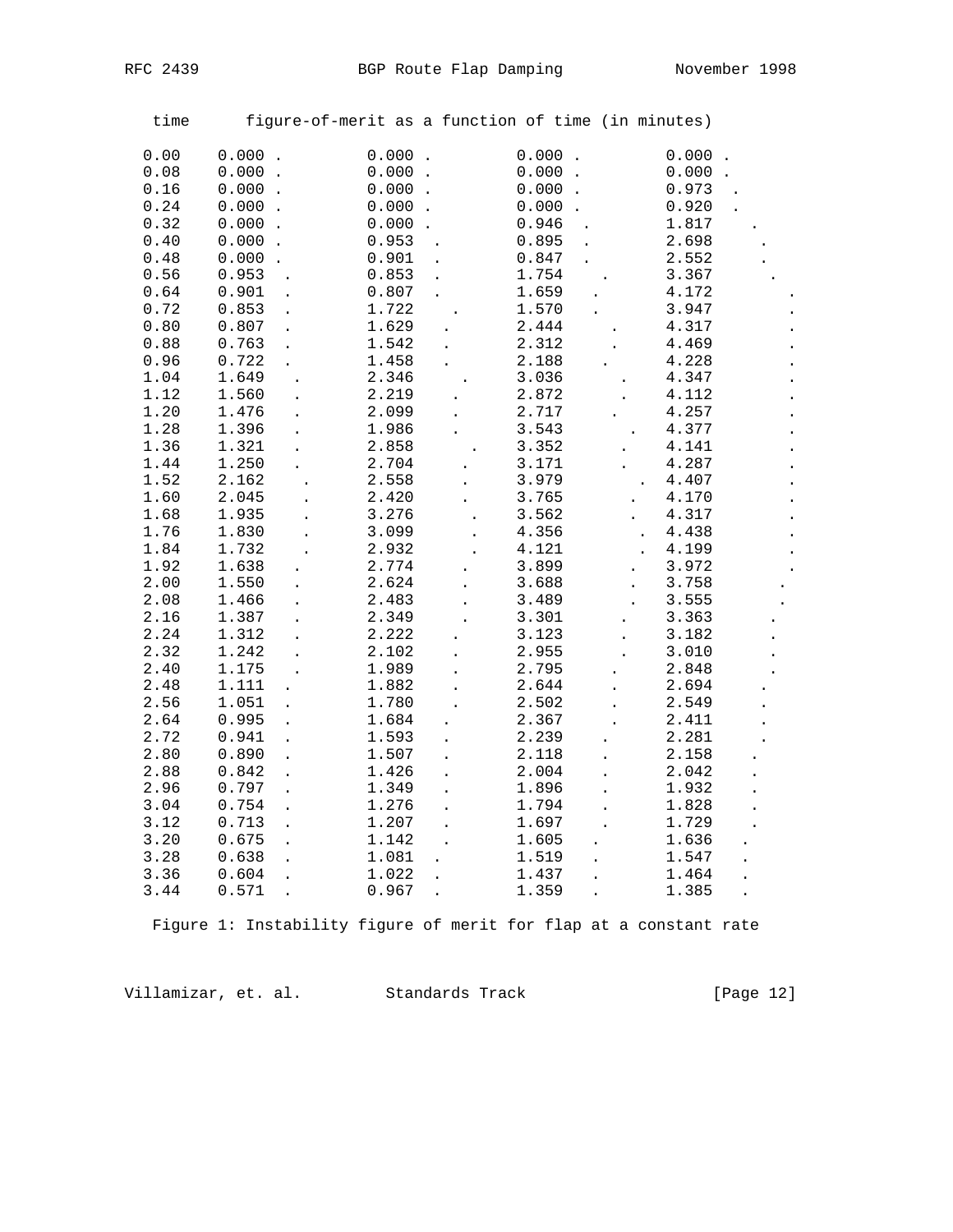| time | figure-of-merit as a function of time (in minutes) |                                   |                      |                               |  |
|------|----------------------------------------------------|-----------------------------------|----------------------|-------------------------------|--|
| 0.00 | 0.000                                              | 0.000<br>$\ddot{\phantom{a}}$     |                      | 0.000                         |  |
| 0.20 | 0.000<br>$\ddot{\phantom{a}}$                      | 0.000<br>$\ddot{\phantom{a}}$     |                      | 0.000<br>$\ddot{\phantom{a}}$ |  |
| 0.40 | 0.000                                              | 0.000<br>$\ddot{\phantom{a}}$     |                      | 0.000                         |  |
| 0.60 | 0.000                                              | 0.000<br>$\ddot{\phantom{a}}$     |                      | 0.000                         |  |
| 0.80 | 0.000                                              | 0.000                             |                      | 0.000                         |  |
| 1.00 | 0.999                                              | 0.999                             |                      | 0.999                         |  |
| 1.20 | 0.971                                              | 0.971                             |                      | 0.929                         |  |
| 1.40 | 0.945                                              | 0.945                             |                      | 0.809                         |  |
| 1.60 | 0.919                                              | 0.865                             |                      | 0.704                         |  |
| 1.80 | 0.894                                              | 0.753                             |                      | 0.613                         |  |
| 2.00 | 1.812                                              | 1.657                             |                      | 1.535                         |  |
| 2.20 | 1.762                                              | 1.612                             | $\ddot{\phantom{a}}$ | 1.428                         |  |
| 2.40 | 1.714                                              | 1.568                             |                      | 1.244                         |  |
| 2.60 | 1.667                                              | 1.443                             |                      | 1.083                         |  |
| 2.80 | 1.622                                              | 1.256                             |                      | 0.942                         |  |
| 3.00 | 1.468                                              | 1.094                             |                      | 0.820                         |  |
| 3.20 | 2.400                                              | 2.036                             |                      | 1.694                         |  |
| 3.40 | 2.335                                              | 1.981                             |                      | 1.475                         |  |
| 3.60 | 2.271                                              | 1.823                             |                      | 1.284                         |  |
| 3.80 | 2.209                                              | 1.587                             |                      | 1.118                         |  |
| 4.00 | 1.999                                              | 1.381                             |                      | 0.973                         |  |
| 4.20 | 2.625                                              | 2.084                             |                      | 1.727                         |  |
| 4.40 | 2.285                                              | 1.815                             |                      | 1.503                         |  |
| 4.60 | 1.990                                              | 1.580                             |                      | 1.309                         |  |
| 4.80 | 1.732                                              | 1.375                             |                      | 1.139                         |  |
| 5.00 | 1.508                                              | 1.197                             | $\overline{a}$       | 0.992                         |  |
| 5.20 | 1.313                                              | 1.042                             |                      | 0.864                         |  |
| 5.40 | 1.143                                              | 0.907                             |                      | 0.752                         |  |
| 5.60 | 0.995                                              | 0.790                             |                      | 0.654                         |  |
| 5.80 | 0.866                                              | 0.688                             |                      | 0.570                         |  |
| 6.00 | 0.754                                              | 0.599                             |                      | 0.496                         |  |
| 6.20 | 0.656<br>$\ddot{\phantom{a}}$                      | 0.521<br>$\ddot{\phantom{a}}$     |                      | 0.432<br>$\ddot{\phantom{a}}$ |  |
| 6.40 | 0.571                                              | 0.454<br>$\ddot{\phantom{a}}$     |                      | 0.376<br>$\ddot{\phantom{a}}$ |  |
| 6.60 | 0.497                                              | 0.395<br>$\ddot{\phantom{a}}$     |                      | 0.327<br>$\ddot{\phantom{a}}$ |  |
| 6.80 | 0.433                                              | 0.344<br>$\ddot{\phantom{a}}$     |                      | 0.285<br>$\ddot{\phantom{0}}$ |  |
| 7.00 | 0.377                                              | 0.299<br>$\ddot{\phantom{a}}$     |                      | 0.248<br>$\ddot{\phantom{a}}$ |  |
| 7.20 | 0.328                                              | 0.261<br>$\overline{\phantom{a}}$ |                      | 0.216<br>$\overline{a}$       |  |
| 7.40 | 0.286<br>$\ddot{\phantom{a}}$                      | 0.227<br>$\ddot{\phantom{0}}$     |                      | 0.188<br>$\ddot{\phantom{0}}$ |  |
| 7.60 | 0.249<br>$\ddot{\phantom{a}}$                      | 0.197<br>$\ddot{\phantom{1}}$     |                      | 0.164                         |  |
| 7.80 | 0.216                                              | 0.172                             |                      | 0.142                         |  |
| 8.00 | 0.188                                              | 0.150                             |                      | 0.124                         |  |

Figure 2: Separate decay constants when unreachable

Villamizar, et. al. Standards Track [Page 13]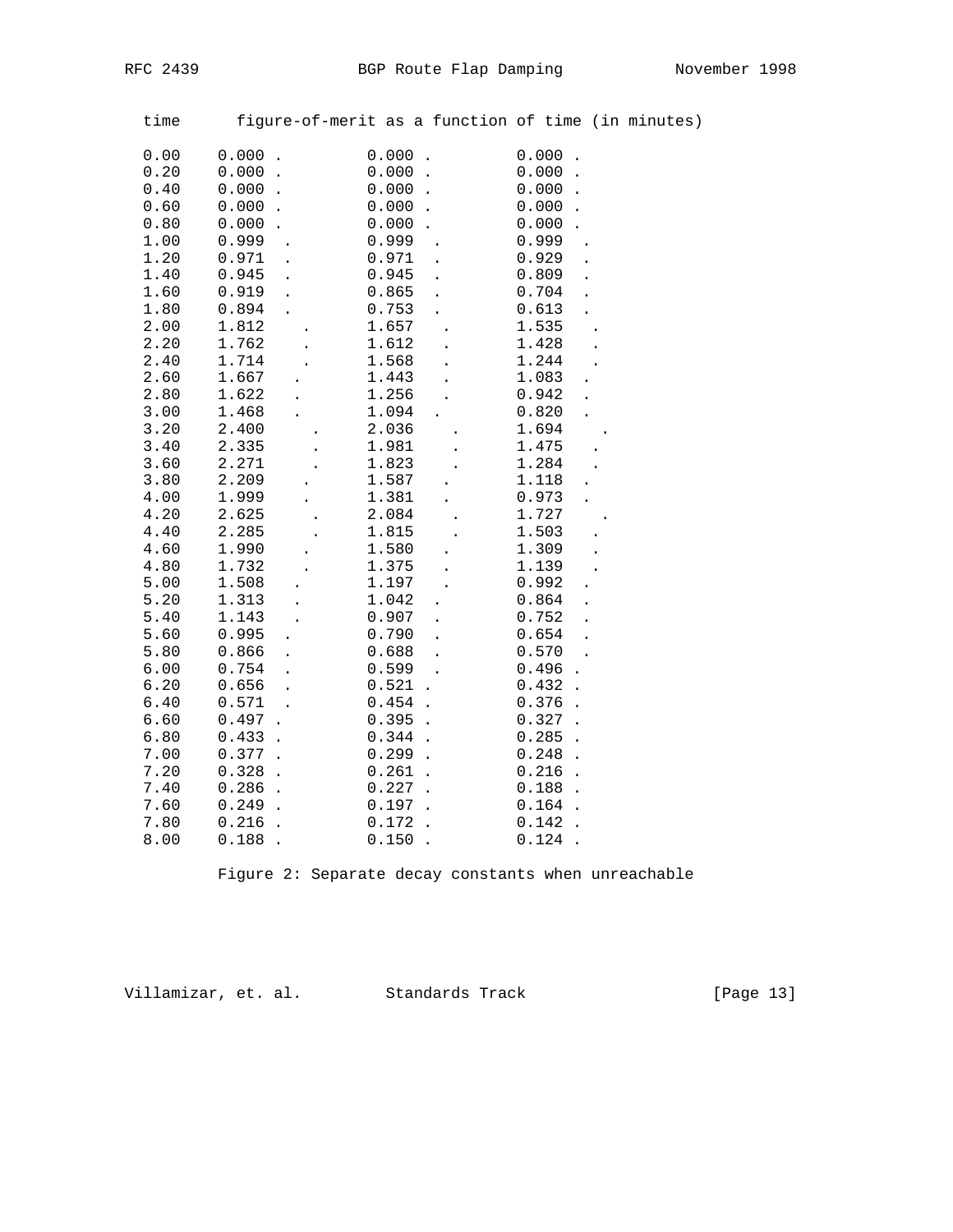Figure 2 shows the effect of configuring separate decay rates to be used when the route is reachable or unreachable. The decay rate is 5 times slower when the route is unreachable. In the three case shown, the period of the route flap is equal to the decay half life but the route is reachable 1/8 of the time in one, reachable 1/2 the time in one, and reachable 7/8 of the time in the other. In the last case the route is not suppressed until after the third unreachable (when it is above the top threshold after becoming reachable again).

 The main point of Figure 2 is to show the effect of changing the duty cycle of the square wave in the variable "R" for a fixed frequency of the square wave. If the decay constants are chosen such that decay is slower when R=0 (the route is unreachable), then the figure of merit rises more slowly (more accurately, the baseline of the sawtooth waveform rises more slowly) if the route is reachable a larger percentage of the time. The effect when the route becomes persistently reachable again can be fairly negligible if the sawtooth is clipped by a ceiling value, but is more significant if a slow route flap rate or short interval of route flapping is such that the sawtooth does not reach the ceiling value. In Figure 2 the interval in which the routes are unstable is short enough that the ceiling value is not reached, therefore, the routes that are reachable for a greater percentage of the route flap cycle are reused (placed in the RIB and advertised to peers) sooner than others after the route becomes stable again ("R" becomes 1, indicating the announced state goes to reachable and remains there).

 In both Figure 1 and Figure 2, routes would be suppressed. Routes flapping at the decay half life or less would be withdrawn two or three times and then remain withdrawn until they had remained stably announced and stable for on the order of 1 1/2 to 2 1/2 times the decay half life (given the ceiling in the example).

 The purpose of damping BGP route flap is to reduce the processor burden at the immediate router and the processor burden to downstream routers (BGP peer routers and peers of peers that will see the route announcements advertised by the immediate router). Computing a figure of merit at each discrete time interval using figure-of  $merit(t) = K * figure-of-merit(t - delta-t)$  would be very inefficient and defeat the purpose. This problem is addressed by defering computation as long as possible and doing a single simple computation to compensate for the decay during the time that has elapsed since the figure of merit was last updated. The use of decay arrays provides the single simple calculation. The use of reuse lists (described later) provide a means to defer calculations. A route becomes usable if there was not further change for a period of time and the route is unreachable. The data structure storage is recovered if the route's state has not changed for a period of time

Villamizar, et. al. Standards Track (Page 14)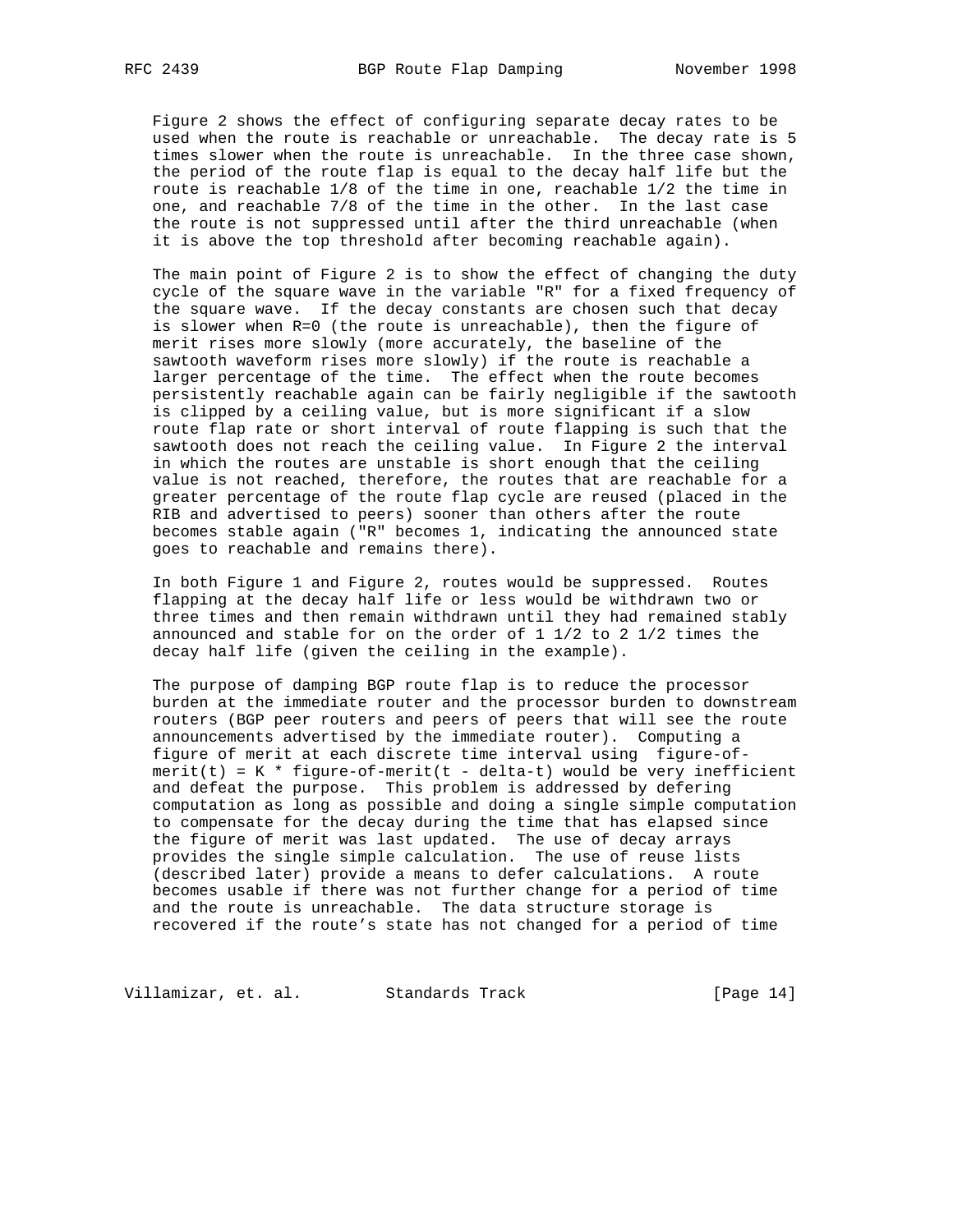and it has been unreachable. The reuse arrays provide a means to estimate how long a computation can be deferred if there is no further change.

 A larger time granularity will keep table storage down. The time granularity should be less than a minimal reasonable time between expected worse case route flaps. It might be reasonable to fix this parameter at compile time or set a default and strongly recommend that the user leave it alone. With an exponential decay, array size can be greatly reduced by setting a period of complete stability after which the decayed total will be considered zero rather than retaining a tiny quantity. Alternately, very long decays can be implemented by multiplying more than once if array bounds are exceeded.

 The reuse lists hold suppressed routes grouped according to how long it will be before the routes are eligible for reuse. Periodically each list will be advanced by one position and one list removed as described in Section 4.8.7. All of the suppressed routes in the removed list will be reevaluated and either used or placed in another list according to how much additional time must elapse before the route can be reused. The last list will always contain all the routes which will not be advertised for more time than is appropriate for the remaining list heads. When the last list advances to the front, some of the routes will not be ready to be used and will have to be requeued. The time interval for reconsidering suppressed routes and number of list heads should be configurable. Reasonable defaults might be 30 seconds and 64 list heads. A route suppressed for a long time would need to be reevaluated every 32 minutes.

4.4 Run Time Data Structures

 A fixed small amount of per system storage will be required. Where sets of multiple configuration parameters are used, storage will be required per set of parameters. A small amount of per route storage is required. A set of list heads is needed. These list heads are used to arrange suppressed routes according to the time remaining until they can be reused.

 A separate reuse list can be used to hold unreachable routes for the purpose of later recovering storage if they remain unreachable too long. This might be more accurately described as a recycling list. The advantage this would provide is making free data structures available as soon as possible. Alternately, the data structures can simply be placed on a queue and the storage recovered when the route hits the front of the queue and if storage is needed. The latter is less optimal but simple.

Villamizar, et. al. Standards Track [Page 15]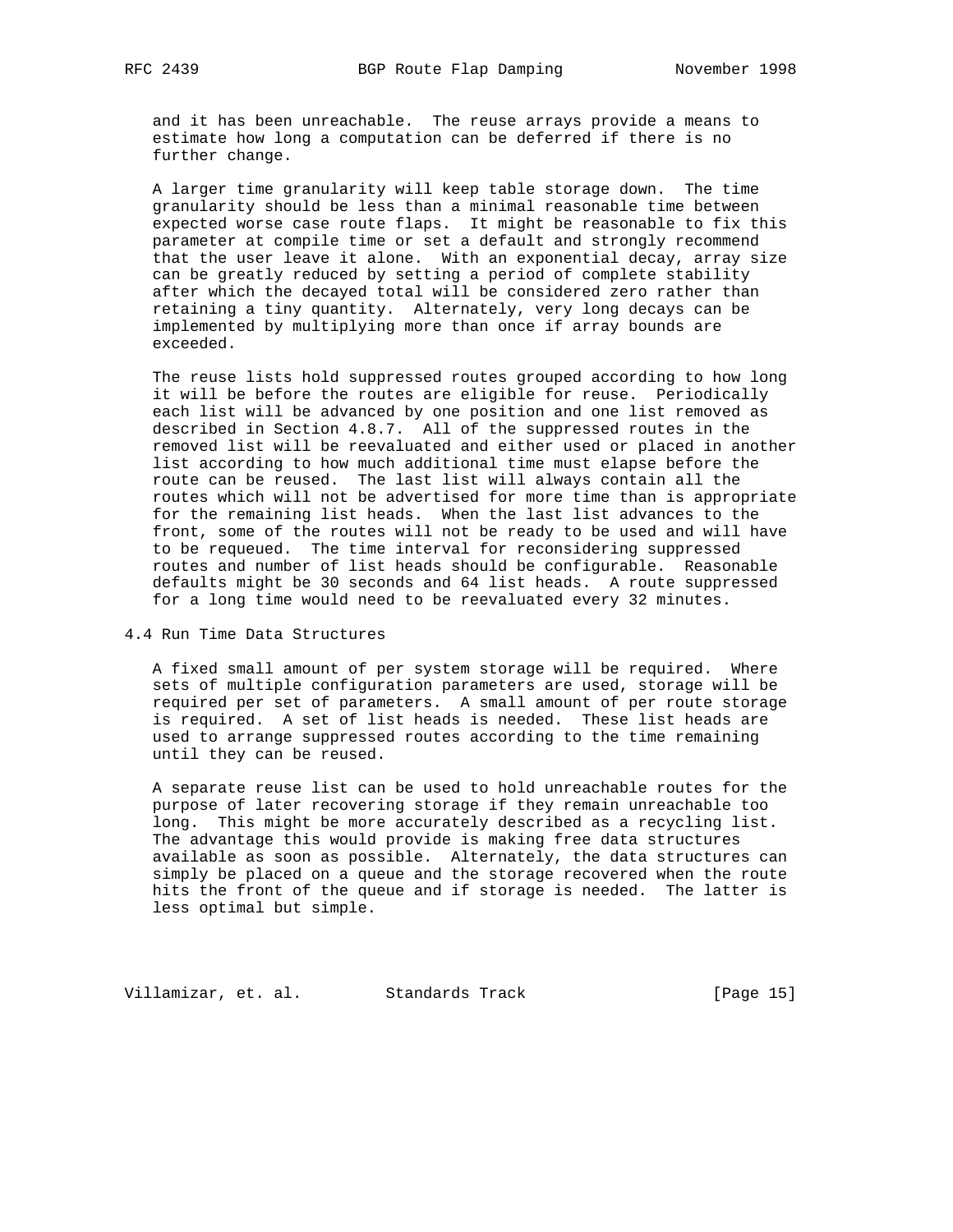If multiple sets of configuration parameters are allowed per route, there is a need for some means of associating more than one figure of merit and set of parameters with each route. Building a linked list of these objects seems like one of a number of reasonable implementations. Similarly, a means of associating a route to a reuse list is required. A small overhead will be required for the pointers needed to implement whatever data structure is chosen for the reuse lists. The suggested implementation uses a double linked lists and so requires two pointers per figure of merit.

 Each set of configuration parameters can reference decay arrays and reuse arrays. These arrays should be shared among multiple sets of parameters since their storage requirement is not negligible. There will be only one set of reuse list heads for the entire router.

4.4.1 Data Structures for Configuration Parameter Sets

 Based on the configuration parameters described in the previous section, the following values can be computed as scaled integers directly from the corresponding configuration parameters.

- o decay array scale factor (decay-array-scale-factor)
- o cutoff value (cut)
- o reuse value (reuse)
- o figure of merit ceiling (ceiling)

 Each configuration parameter set will reference one or two decay arrays and one or two reuse arrays. Only one array will be needed if the decay rate is the same while a route is unreachable as while it is reachable, or if the stability figure of merit does not decay while a route is unreachable.

4.4.2 Data Structures per Decay Array and Reuse Index Array

 The following are also computed from the configuration parameters though not as directly. The computation is described in Section 4.5.

- o decay rate per tick (decay-delta-t)
- o decay array size (decay-array-size)
- o decay array (decay[])
- o reuse index array size (reuse-index-array-size)

Villamizar, et. al. Standards Track [Page 16]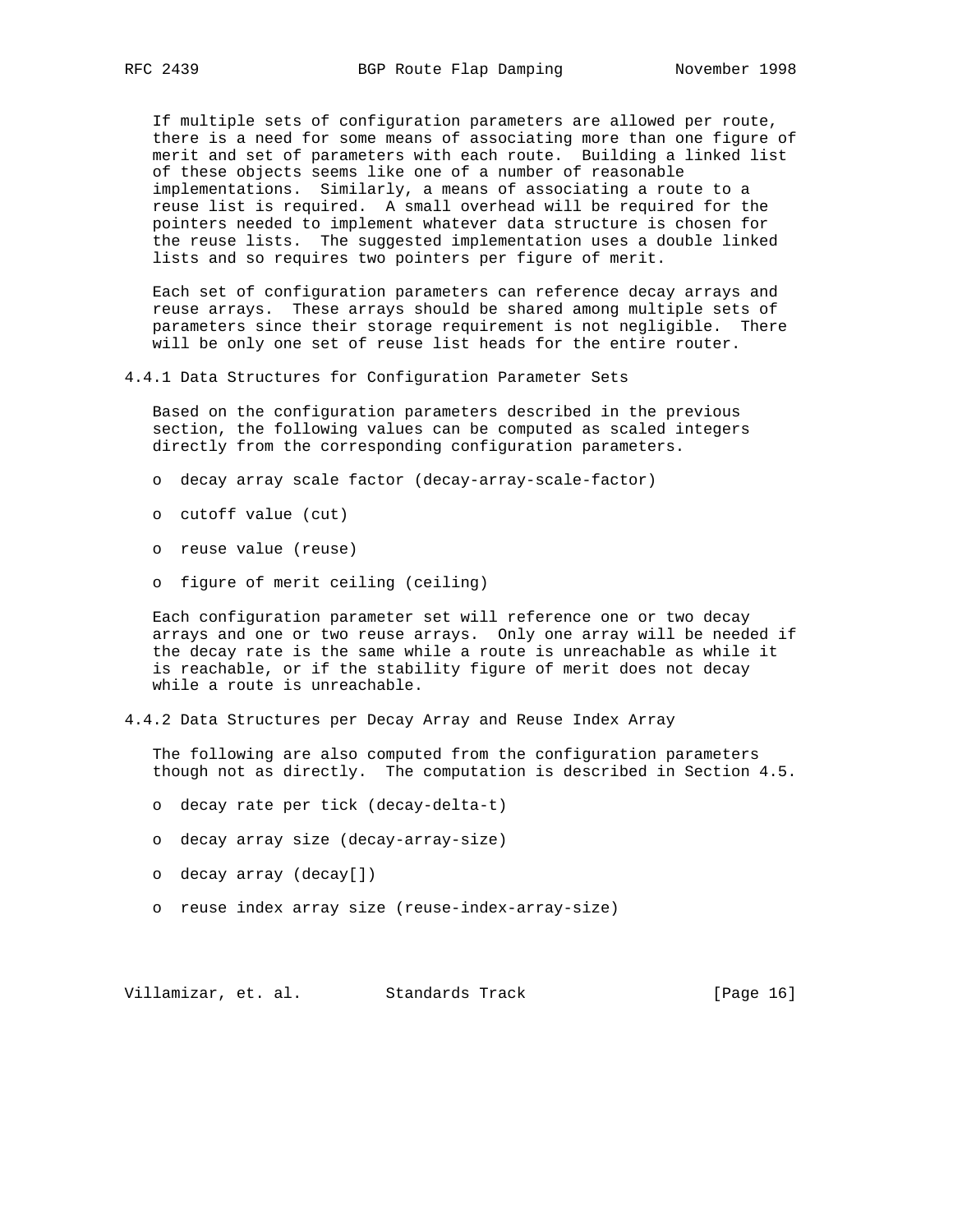o reuse index array (reuse-index-array[])

 For each decay rate specified, an array will be used to store the value of a computed parameter raised to the power of the index of each array element. This is to speed computations. The decay rate per tick is an intermediate value expressed as a real number and used to compute the values stored in the decay arrays. The array size is computed from the decay memory limit configuration parameter expressed as an array size or as a maximum hold time.

 The decay array size must be of sufficient size to accommodate the specified decay memory given the time granularity, or sufficient to hold the number of array elements until integer rounding produces a zero result if that value is smaller, or a implementation imposed reasonable size to prevent configurations which use excessive memory. Implementations may chose to make the array size shorter and multiply more than once when decaying a long time interval to reduce storage.

 The reuse index arrays serve a similar purpose to the decay arrays. In BGP, a route is said to be "used" if it is considered the best route. In this context, if the route is "used" it is placed in the RIB and is eligible for advertisement to BGP peers. If a route is withdrawn (a BGP announcement is made by a peer indicating that it is no longer reachable), then it is no longer eligible for "use". When a route becomes reachable it may not be "used" immediately if the figure of merit indicates that a recent instability has occurred. After the route remains stable and the figure of merit decays below the "reuse" threshhold, the route is said to be eligible to be "reused" (treated as truly reachable, placed in the RIB and advertised to peers). The amount of time until a route can be reused can be determined using a array lookup. The array can be built given the decay rate. The array is indexed using a scaled integer proportional to the ratio between a current stability figure of merit value and the value needed for the route to be reused.

4.4.3 Per Route State

 Information must be maintained per some tuple representing a route. At the very minimum, the NLRI (BGP prefix and length) must be contained in the tuple. Different BGP attributes may be included or excluded depending on the specific situation. The AS path should also be contained in the tuple by default. The tuple may also optionally contain other BGP attributes such as MULTI\_EXIT\_DISCRIMINATOR (MED).

 The tuple representing a route for the purpose of route flap damping is:

Villamizar, et. al. Standards Track [Page 17]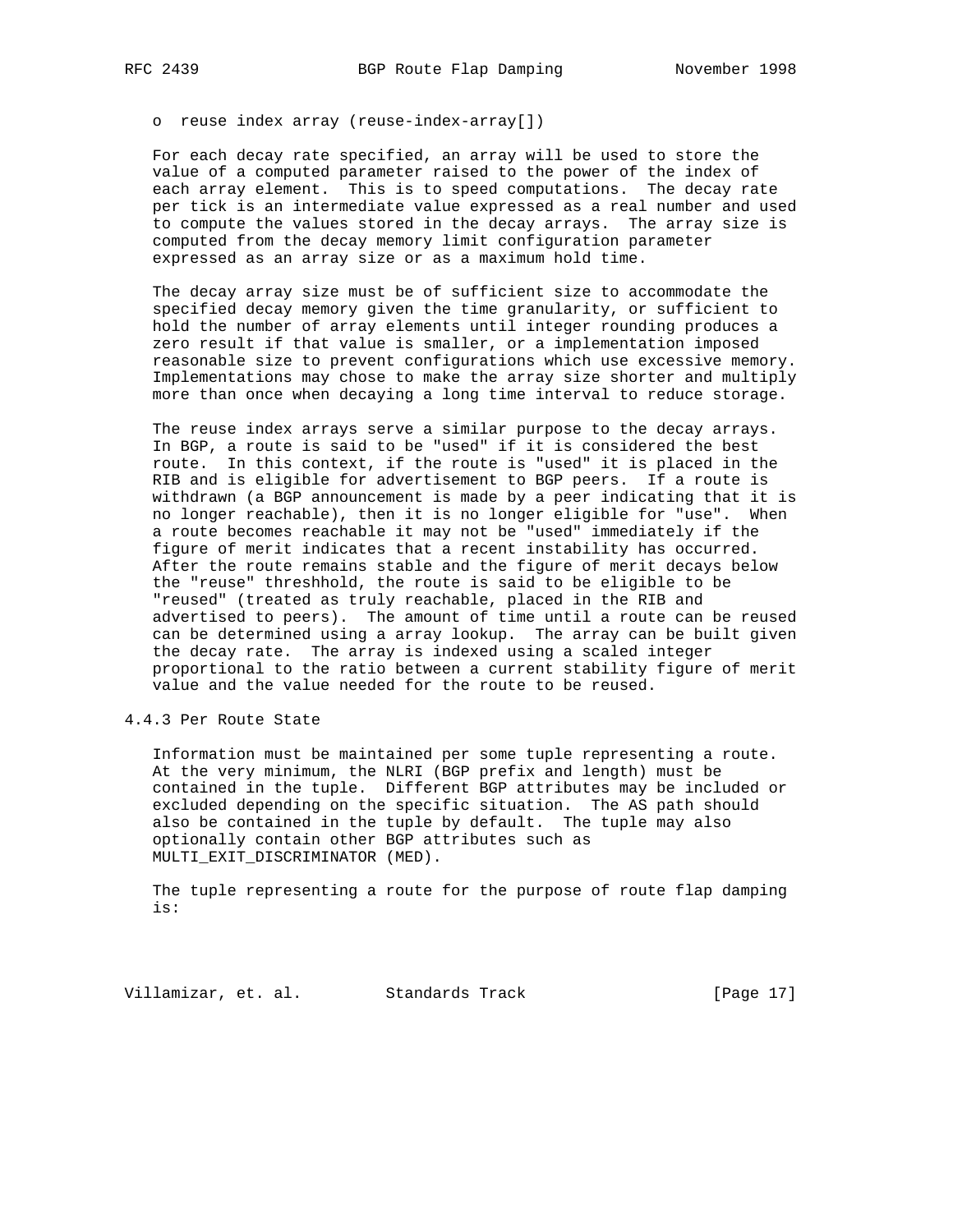| default                                                              | options                                                                                                 |
|----------------------------------------------------------------------|---------------------------------------------------------------------------------------------------------|
| required<br>required<br>included<br>excluded<br>excluded<br>excluded | option to exclude<br>option to include<br>option to include<br>option to include<br>in comparisons only |
|                                                                      |                                                                                                         |

 The AS path is generally included in order to identify downstream instability which is not being damped or not being sufficiently damped and is alternating between a stable and an unstable path. Under rare circumstances it may be desirable to exclude AS path for all or a subset of prefixes. If an AS path ends in an AS set, in practice the path is always for an aggregate. Changes to the trailing AS set should be ignored. Ideally the AS path comparison should insure that at least one AS has remained constant in the old and new AS set, but completely ignoring the contents of a trailing AS set is also acceptable.

 Including next hop and MED changes can help suppress the use of an AS which is internally unstable or avoid a next hop which is closer to an unstable IGP path in the adjacent AS. If a large number of MED values are used, the increase in the amount of state may become a problem. For this reason MED is disabled by default and enabled only as part of the tuple comparison, using a single state entry regardless of MED value. Including MED will suppress the use of the adjacent AS even though the change need not be propagated further. Using MED is only a safe practice if a path is known to exist through another AS or where there are enough peering sites with the adjacent AS such that routes heard at only a subset of the peering sites will be suppressed.

4.4.4 Data Structures per Route

 The following information must be maintained per route. A route here is considered to be a tuple usually containing NLRI, next hop, and AS path as defined in Section 4.4.3.

stability figure of merit (figure-of-merit)

 Each route must have a stability figure of merit per applicable parameter set.

last time updated (time-update)

Villamizar, et. al. Standards Track [Page 18]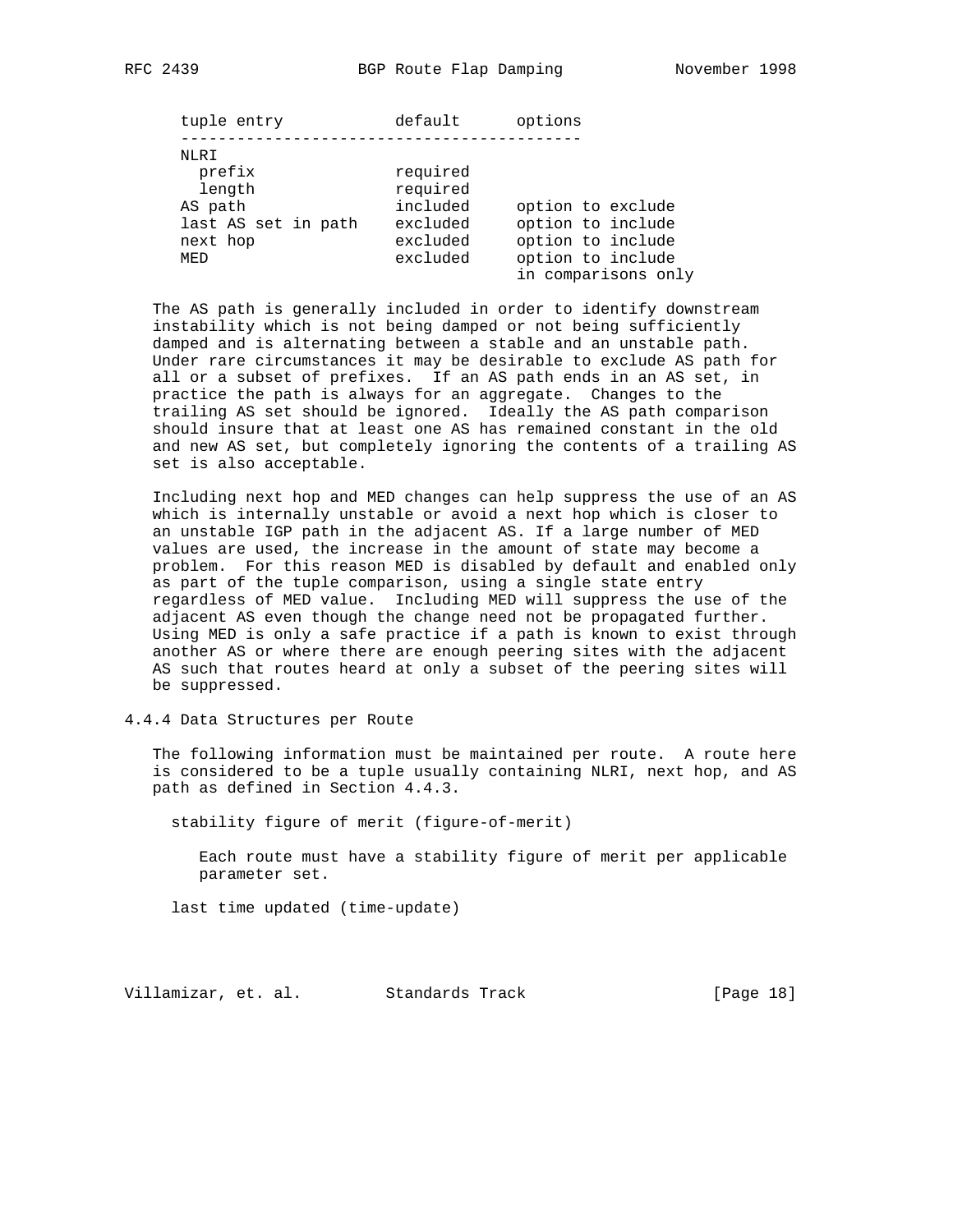The exact last time updated must be maintained to allow exponential decay of the accumulated figure of merit to be deferred until the route might reasonable be considered eligible for a change in status (having gone from unreachable to reachable or advancing within the reuse lists).

config block pointer

 Any implementation that supports multiple parameter sets must provide a means of quickly identifying which set of parameters corresponds to the route currently being considered. For implementations supporting only parameter sets where all routes must be treated the same, this pointer is not required.

reuse list traversal pointers

 If doubly linked lists are used to implement reuse lists, then two pointers will be needed, previous and next. Generally there is a double linked list which is unused when a route is suppressed from use that can be used for reuse list traversal eliminating the need for additional pointer storage.

4.5 Processing Configuration Parameters

 From the configuration parameters, it is possible to precompute a number of values that will be used repeatedly and retain these to speed later computations that will be required frequently.

 Scaling is usually dependent on the highest value that figure of-merit can attain, referred to here as the ceiling. The real number value of the ceiling will typically be determined by the following equation. The ceiling can also be configured to a specific value, which in turn dictates T-hold.

ceiling = reuse \* (exp(T-hold/decay-half-life) \* log(2))

 In the above equation, reuse is the reuse threshhold described in Section 4.2.

 The methods of scaled integer arithmetic are not described in detail here. The methods of determining the real values are given. Translation into scaled integer values and the details of scaled integer arithmetic are left up to the individual implementations.

 The ceiling value can be set to be the largest integer that can fit in half the bits available for an unsigned integer. This will allow the scaled integers to be multiplied by the scaled decay

Villamizar, et. al. Standards Track [Page 19]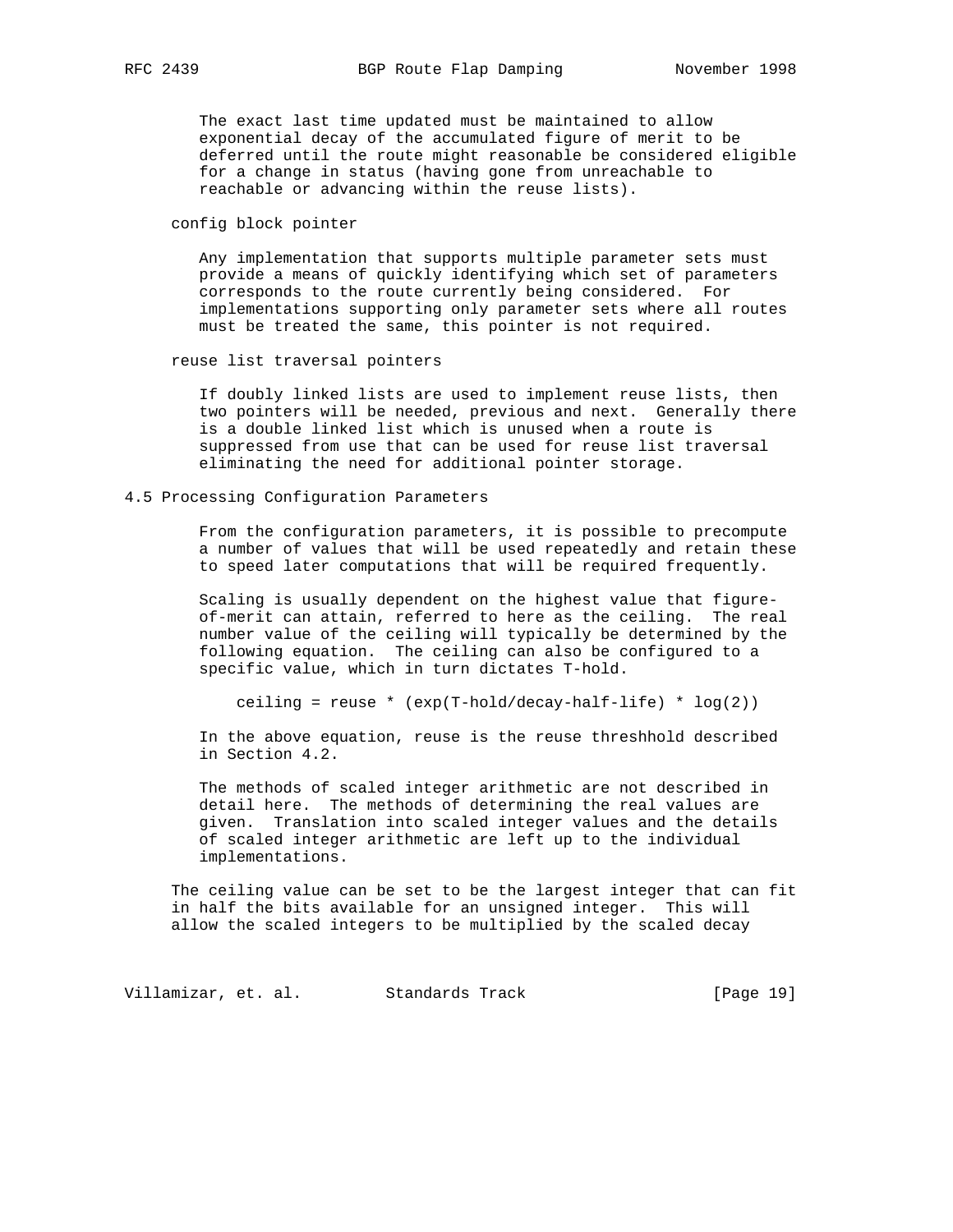value and then shifted down. Implementations may prefer to use real numbers or may use any integer scaling deemed appropriate for their architecture.

penalty value and thresholds (as proportional scaled integers)

 The figure of merit penalty for one route withdrawal and the cutoff values must be scaled according to the above scaling factor.

decay rate per tick (decay[1])

 The decay value per increment of time as defined by the time granularity must be determined (at least initially as a floating point number). The per tick decay is a number slightly less than one. It is the Nth root of the one half where N is the half life divided by the time granularity.

decay $[1]$  = exp ((1 / (decay-half-life/delta-t)) \* log (1/2))

decay array size (decay-array-size)

 The decay array size is the decay memory divided by the time granularity. If integer truncation brings the value of an array element to zero, the array can be made smaller. An implementation should also impose a maximum reasonable array size or allow more than one multiplication.

decay-array-size = (Tmax/delta-t)

decay array (decay[])

 Each i-th element of the decay array is the per tick delay raised to the i-th power. This might be best done by successive floating point multiplies followed by scaling and integer rounding or truncation. The array itself need only be computed at startup.

 $decay[i] = decay[1] ** i$ 

4.6 Building the Reuse Index Arrays

 The reuse lists may be accessed quite frequently if a lot of routes are flapping sufficiently to be suppressed. A method of speeding the determination of which reuse list to use for a given route is suggested. This method is introduced in Section 4.2, its configuration described in Section 4.4.2 and the algorithms described in Section 4.8.6 and Section 4.8.7. This section describes building

Villamizar, et. al. Standards Track [Page 20]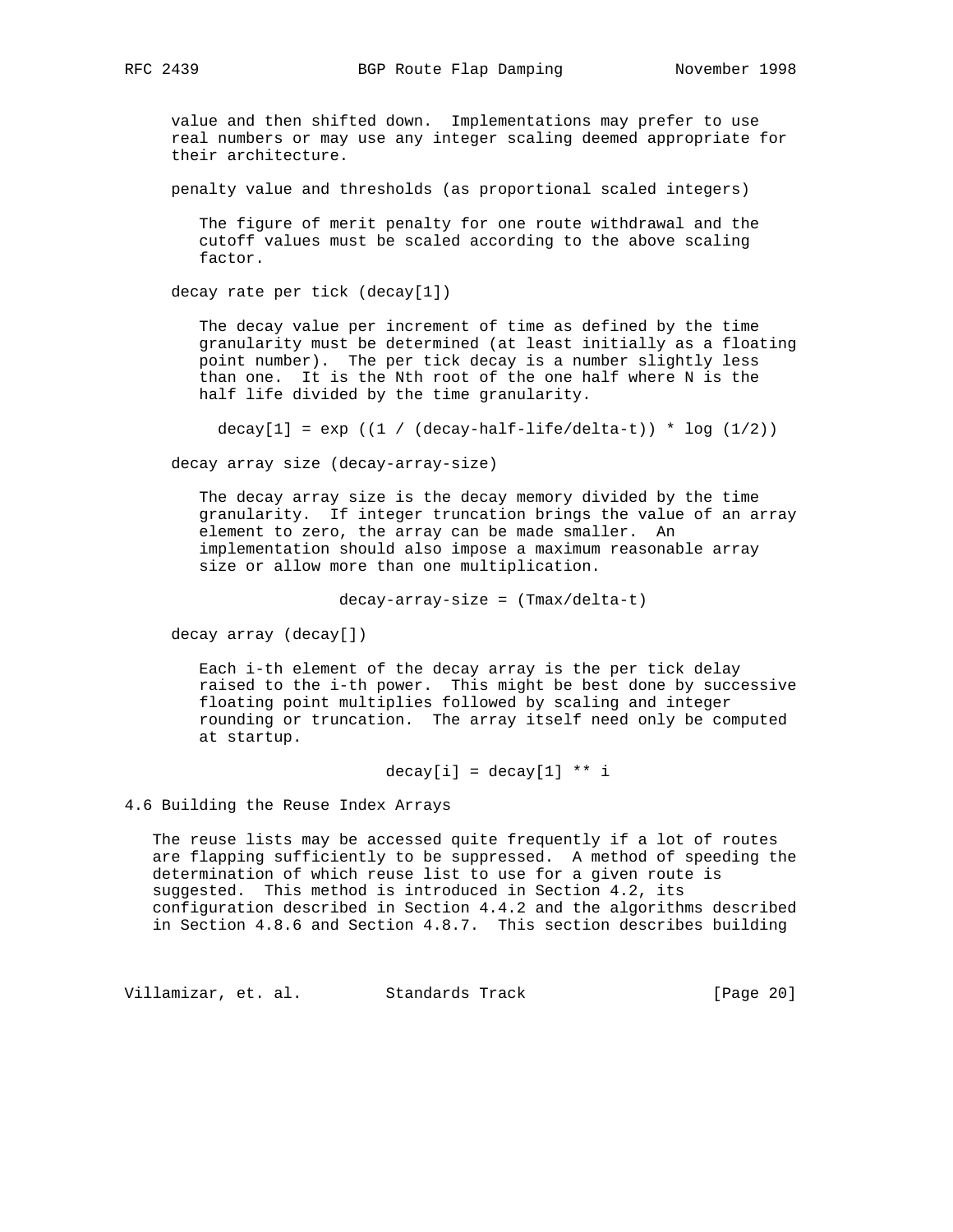the reuse list index arrays.

 A ratio of the figure of merit of the route under consideration to the cutoff value is used as the basis for an array lookup. The ratio is scaled and truncated to an integer and used to index the array. The array entry is an integer used to determine which reuse list to use.

reuse array maximum ratio (max-ratio)

 This is the maximum ratio between the current value of the stability figure of merit and the target reuse value that can be indexed by the reuse array. It may be limited by the ceiling imposed by the maximum hold time or by the amount of time that the reuse lists cover.

 max-ratio = min(ceiling/reuse, exp((1 / (half-life/reuse  $array-time$ ) \*  $log(2)$ )

reuse array scale factor ( scale-factor )

 Since the reuse array is an estimator, the reuse array scale factor has to be computed such that the full size of the reuse array is used.

scale-factor = reuse-index-array-size / (max-ratio - 1)

reuse index array (reuse-index-array[])

 Each reuse index array entry should contain an index into the reuse list array pointing to one of the list heads. This index should corresponding to the reuse list that will be evaluated just after a route would be eligible for reuse given the ratio of current value of the stability figure of merit to target reuse value corresponding the the reuse array entry.

 reuse-index-array[j] = integer((decay-half-life / reuse time-granularity) \*  $log(1/(reuse * (1 + (j / scale-factor))))$  $log(1/2)$ 

 To determine which reuse queue to place a route which is being suppressed, the following procedure is used. Divide the current figure of merit by the cutoff. Subtract one. Multiply by the scale factor. This is the index into the reuse index array (reuse-index array[]). The value fetched from the reuse index array (reuse index-array[]) is an index into the array of reuse lists (reuse array[]). If this index is off the end of the array use the last queue otherwise look in the array and pick the number of the queue

Villamizar, et. al. Standards Track (Page 21)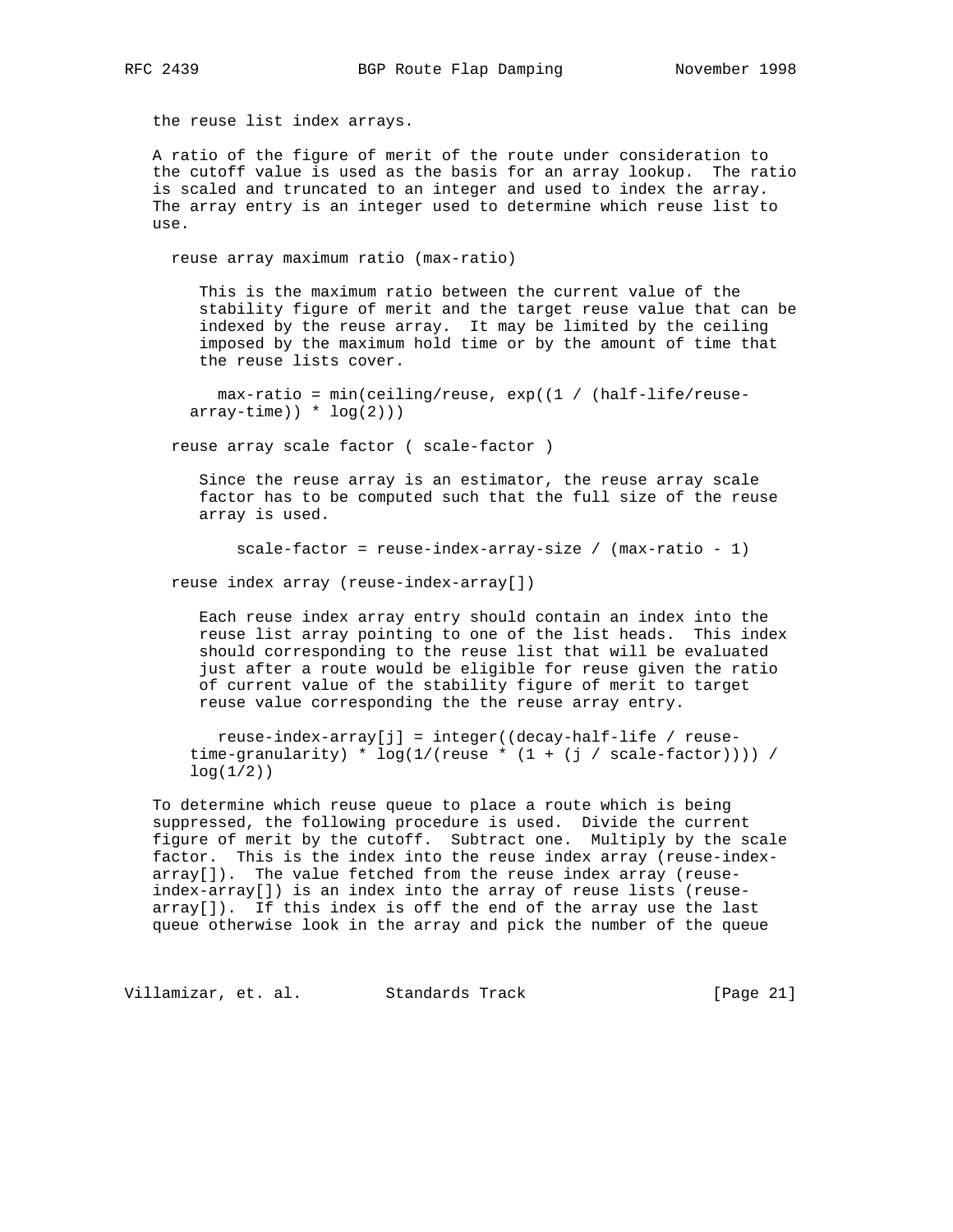from the array at that index. This is quite fast and well worth the setup and storage required.

4.7 A Sample Configuration

 A simple example is presented here in which the space overhead is estimated for a set of configuration parameters. The design here assumes:

- 1. there is a single parameter set used for all routes,
- 2. decay time for unreachable routes is slower than for reachable routes
- 3. the arrays must be full size, rather than allow more than one multiply per decay operation to reduce the array size.

 This example is used in later sections. The use of multiple parameter sets complicates the examples somewhat. Where multiple parameter sets are allowed for a single route, the decay portion of the algorithm is repeated for each parameter set. If different routes are allowed to have different parameter sets, the routes must have pointers to the parameter sets to keep the time to locate to a minimum, but the algorithms are otherwise unchanged.

 A sample set of configuration parameters and a sample set of implementation parameters are provided in in the two following lists.

- 1. Configuration Parameters
	- $o$  cut = 1.25
	- o reuse = 0.5
	- o T-hold = 15 mins
	- o decay-ok = 5 min
	- o decay-ng = 15 min
	- o Tmax-ok, Tmax-ng = 15, 30 mins
- 2. Implementation Parameters
	- o delta-t = 1 sec
	- o delta-reuse = 15 sec

Villamizar, et. al. Standards Track [Page 22]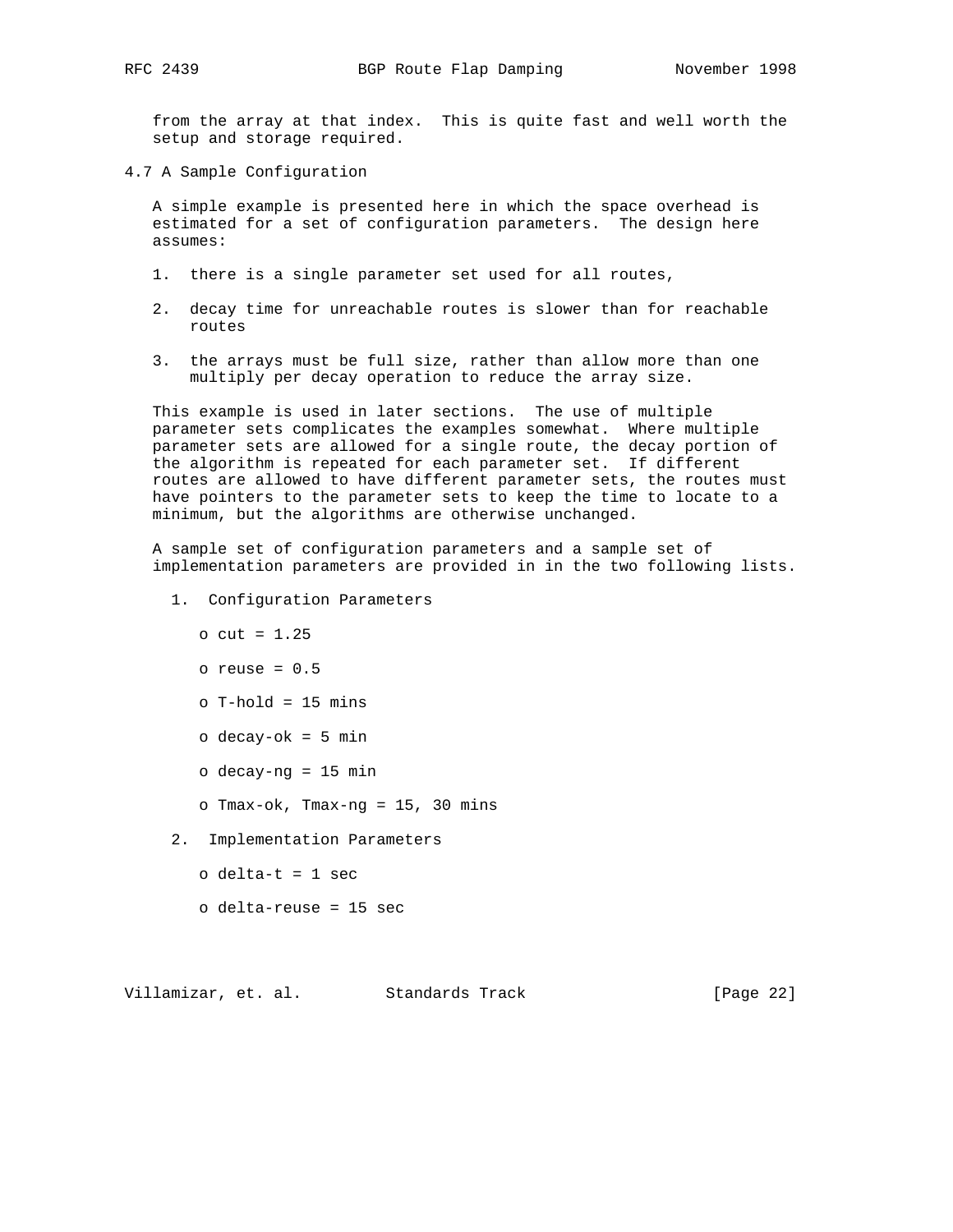o reuse-list-size = 256

o reuse-index-array-size = 1,024

 Using these configuration and implementation parameters and the equations in Section 4.5, the space overhead can be computed. There is a fixed space overhead that is independent of the number of routes. There is a space requirement associated with a stable route. There is a larger space requirement associated with an unstable route. The space requirements for the parameters above are provide in the lists below.

1. fixed overhead (using parameters from previous example)

o 900 \* integer - decay array

- o 1,800 \* integer decay array
- o 120 \* pointer reuse list-heads
- o 2,048 \* integer reuse index arrays
- 2. overhead per stable route
	- o pointer containing null entry
- 3. overhead per unstable route
	- o pointer to a damping structure containing the following
	- o integer figure of merit + bit for state
	- o integer last time updated
	- o 2 \* pointer reuse list pointers (prev, next)

 The decay arrays are sized acording to delta-t and Tmax-ok or Tmax ng. The number of reuse list-heads is based on delta-reuse and the greater of Tmax-ok or Tmax-ng. There are two reuse index arrays whose size is a configured parameter.

 Figure 3 shows the behavior of the algorithm with the parameters given above. Four cases are given in this example. In all four, there is a twelve minute period of route oscillations. Two periods of oscillation are used, 2 minutes and 4 minutes. Two duty cycles are used, one in which the route is reachable during 20% of the cycle and the other where the route is reachable during 80% of the cycle. In all four cases, the route becomes suppressed after it becomes

Villamizar, et. al. Standards Track (Page 23)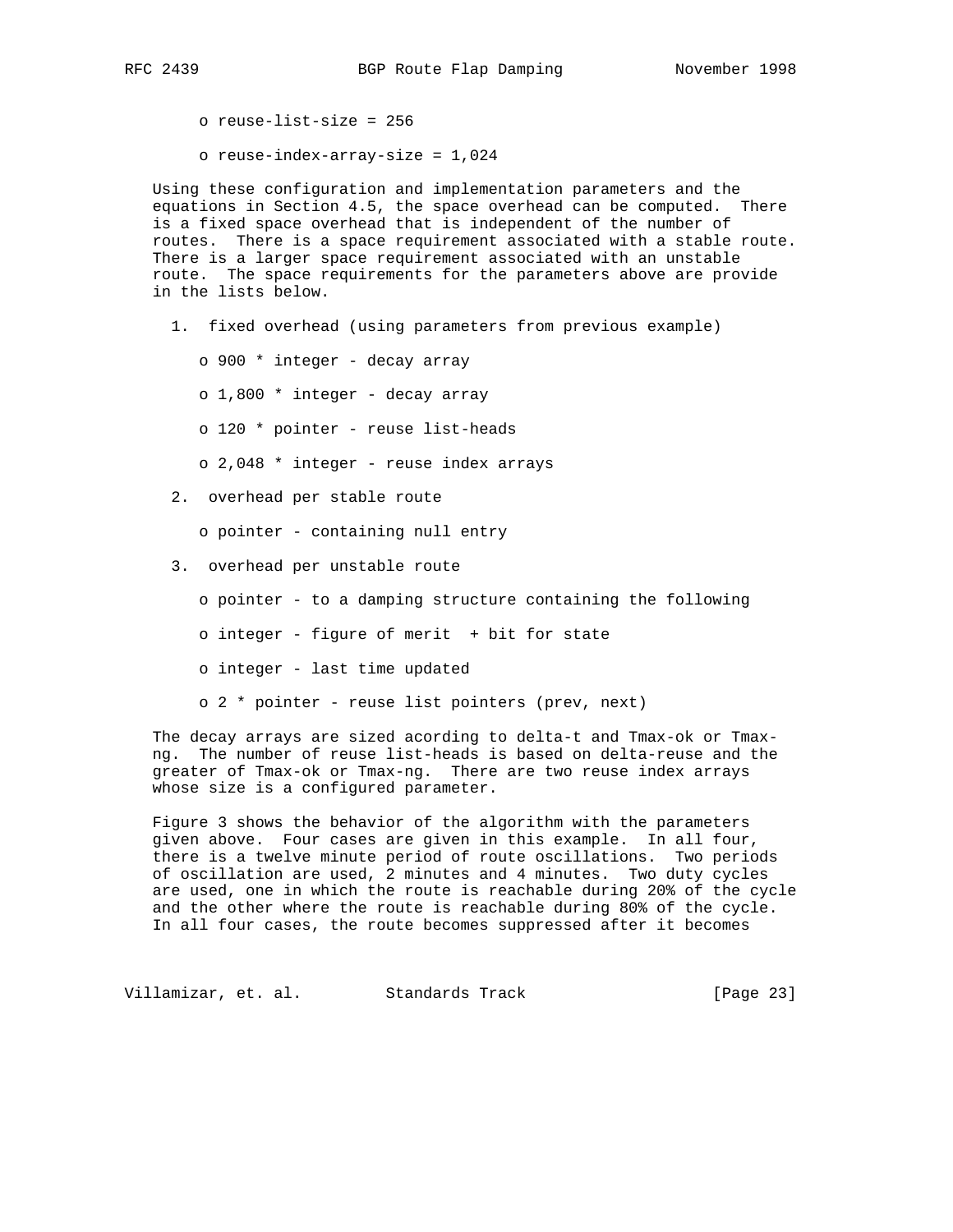unreachable the second time. Once suppressed, it remains suppressed until some period after becoming stable. The routes which oscillate over a 4 minute period are no longer suppressed within 9-11 minutes after becoming stable. The routes with a 2 minute period of oscillation are suppressed for nearly the maximum 15 minute period after becoming stable.

4.8 Processing Routing Protocol Activity

 The prior sections concentrate on configuration parameters and their relationship to the parameters and arrays used at run time and provide the algorithms for initializing run time storage. This section provides the steps taken in processing routing events and timer events when running.

The routing events are:

- 1. A BGP peer or new route comes up for the first time (or after an extended down time) (Section 4.8.1)
- 2. A route becomes unreachable (Section 4.8.2)
- 3. A route becomes reachable again (Section 4.8.3)
- 4. A route changes (Section 4.8.4)
- 5. A peer goes down (Section 4.8.5)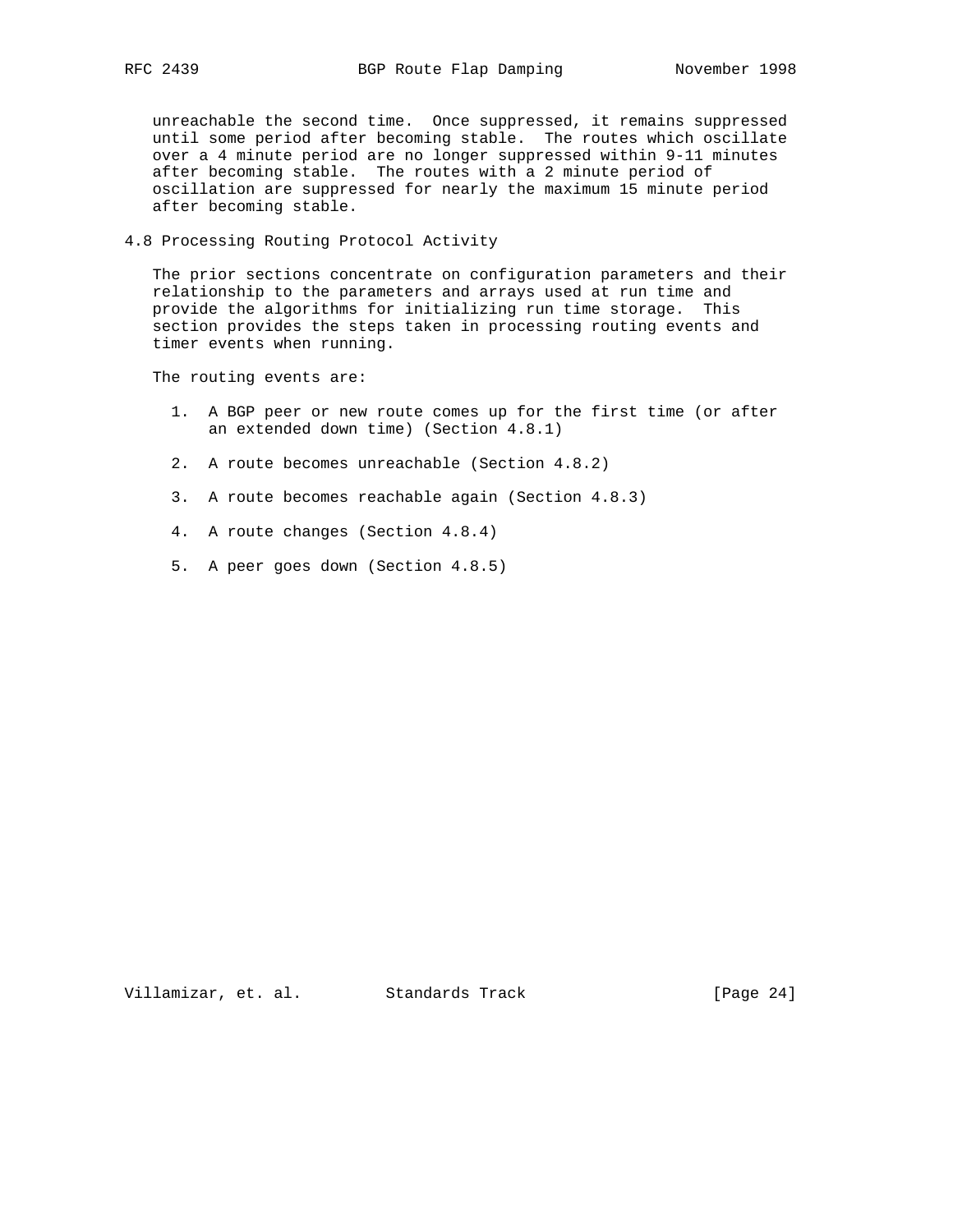| time           |                               |                      |                               | figure-of-merit as a function of time (in minutes) |                               |                |  |
|----------------|-------------------------------|----------------------|-------------------------------|----------------------------------------------------|-------------------------------|----------------|--|
| 0.00           | 0.000<br>$\ddot{\phantom{a}}$ |                      | 0.000<br>$\ddot{\phantom{a}}$ |                                                    | $0.000$ .                     | 0.000          |  |
| 0.62           | 0.000                         |                      | 0.000                         |                                                    | 0.000                         | 0.000          |  |
| 1.25           | 0.000                         |                      | 0.000                         |                                                    | 0.000<br>$\cdot$              | 0.000          |  |
| 1.88           | 0.000                         |                      | 0.000                         |                                                    | 0.000<br>$\ddot{\phantom{a}}$ | 0.000          |  |
| 2.50           | 0.977                         |                      | 0.968                         |                                                    | 0.000                         | 0.000          |  |
| 3.12           | 0.949                         |                      | 0.888                         |                                                    | 0.000                         | 0.000          |  |
| 3.75           | 0.910                         |                      | 0.814                         |                                                    | 0.000                         | 0.000          |  |
| 4.37           | 1.846                         |                      | 1.756                         |                                                    | 0.983                         | 0.983          |  |
| 5.00           | 1.794                         |                      | 1.614                         |                                                    | 0.955                         | 0.935          |  |
| 5.63           | 1.735                         |                      | 1.480                         |                                                    | 0.928                         | 0.858          |  |
| 6.25           | 2.619                         |                      | 2.379                         |                                                    | 0.901                         | 0.786          |  |
| 6.88           | 2.544                         |                      | 2.207                         |                                                    | 0.876                         | 0.721          |  |
| 7.50           | 2.472                         |                      | 2.024                         |                                                    | 0.825                         | 0.661          |  |
| 8.13           | 3.308                         |                      | 2.875                         |                                                    | 1.761                         | 1.608          |  |
| 8.75           | 3.213                         |                      | 2.698                         |                                                    | 1.711                         | 1.562          |  |
| 9.38           | 3.122                         | $\ddot{\phantom{0}}$ | 2.474                         |                                                    | 1.662                         | 1.436          |  |
| 10.00          | 3.922                         | $\ddot{\phantom{a}}$ | 3.273                         |                                                    | 1.615                         | 1.317          |  |
| 10.63          | 3.810                         |                      | 3.107                         |                                                    | 1.569                         | 1.207          |  |
| 11.25          | 3.702                         |                      | 2.849                         |                                                    | 1.513                         | 1.107          |  |
| 11.88          | 3.498                         |                      | 2.613                         |                                                    | 1.388                         | 1.015          |  |
| 12.50          | 3.904                         | $\ddot{\phantom{0}}$ | 3.451                         |                                                    | 2.312                         | 1.953          |  |
| 13.13          | 3.580                         |                      | 3.164                         |                                                    | 2.120                         | 1.791          |  |
| 13.75          | 3.283                         |                      | 2.902                         |                                                    | 1.944                         | 1.643          |  |
| 14.38          | 3.010                         |                      | 2.661                         |                                                    | 1.783                         | 1.506          |  |
| 15.00          | 2.761                         |                      | 2.440                         |                                                    | 1.635                         | 1.381          |  |
| 15.63          | 2.532                         |                      | 2.238                         |                                                    | 1.499                         | 1.267          |  |
| 16.25          | 2.321                         |                      | 2.052                         |                                                    | 1.375                         | 1.161          |  |
| 16.88          | 2.129                         |                      | 1.882                         |                                                    | 1.261                         | 1.065          |  |
| 17.50          | 1.952                         |                      | 1.725                         |                                                    | 1.156                         | 0.977          |  |
| 18.12          | 1.790                         |                      | 1.582                         |                                                    | 1.060                         | 0.896          |  |
| 18.75          | 1.641                         |                      | 1.451                         |                                                    | 0.972                         | 0.821          |  |
| 19.38          | 1.505                         |                      | 1.331                         |                                                    | 0.891                         | 0.753          |  |
| 20.00<br>20.62 | 1.380<br>1.266                |                      | 1.220<br>1.119                |                                                    | 0.817<br>0.750                | 0.691<br>0.633 |  |
| 21.25          | 1.161                         |                      | 1.026                         |                                                    | 0.687                         | 0.581          |  |
| 21.87          | 1.064                         |                      | 0.941                         |                                                    | 0.630                         | 0.533          |  |
| 22.50          | 0.976                         |                      | 0.863                         |                                                    | 0.578                         | 0.488          |  |
| 23.12          | 0.895                         |                      | 0.791                         |                                                    | 0.530                         | 0.448          |  |
| 23.75          | 0.821                         |                      | 0.725                         |                                                    | 0.486                         | 0.411          |  |
| 24.37          | 0.753                         |                      | 0.665                         |                                                    | 0.446                         | 0.377          |  |
| 25.00          | 0.690                         |                      | 0.610                         |                                                    | 0.409                         | 0.345          |  |
|                |                               |                      |                               |                                                    |                               |                |  |

 Figure 3: Some fairly long route flap cycles, repeated for 12 minutes, followed by a period of stability.

Villamizar, et. al. Standards Track [Page 25]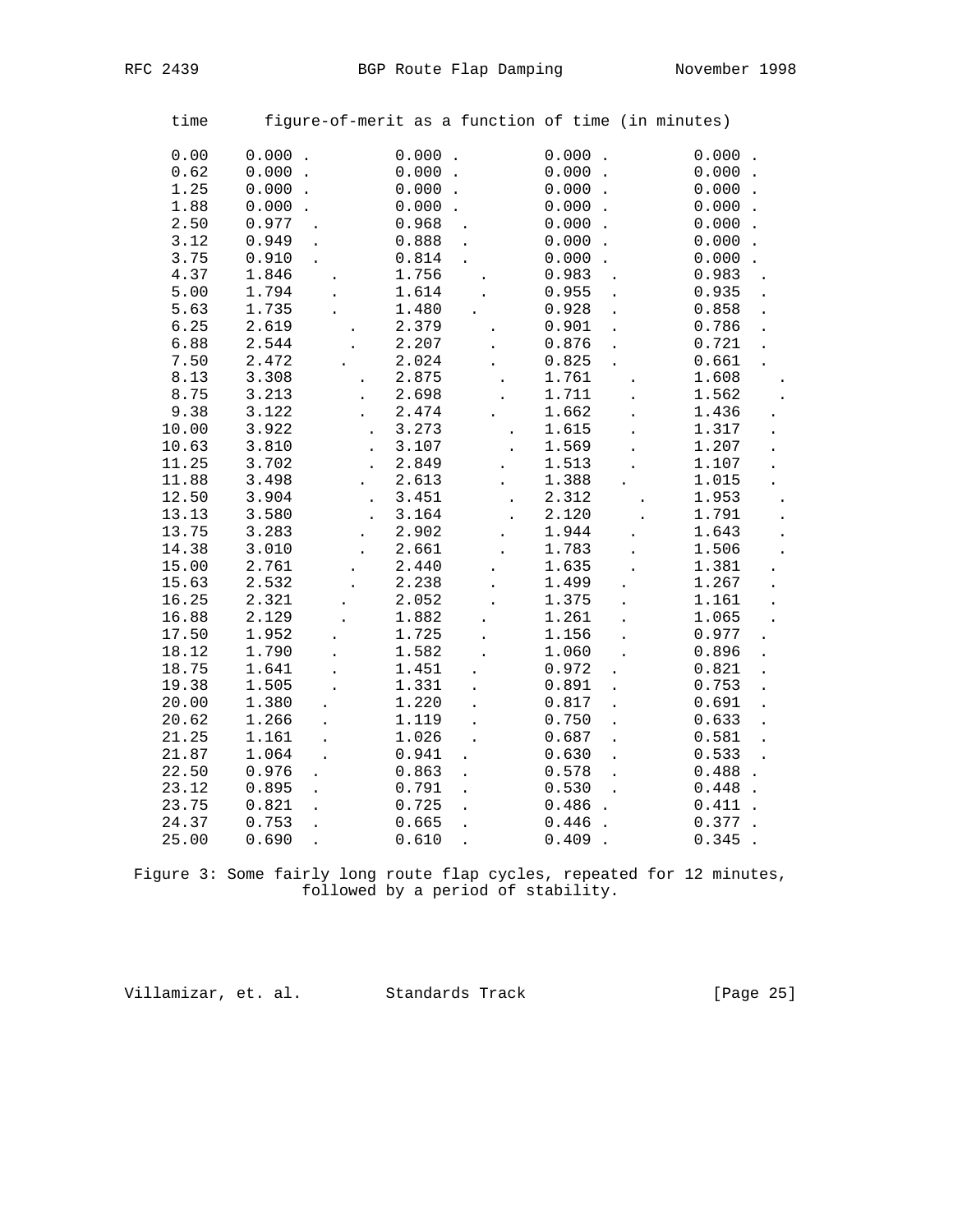The reuse list is used to provide a means of fast evaluation of route that had been suppressed, but had been stable long enough to be reused again or had been suppressed long enough that it can be treated as a new route. The following two operations are described.

- 1. Inserting into a reuse list (Section 4.8.6)
- 2. Reuse list processing every delta-t seconds (Section 4.8.7)
- 4.8.1 Processing a New Peer or New Routes

 When a peer comes up, no action is required if the routes had no previous history of instability, for example if this is the first time the peer is coming up and announcing these routes. For each route, the pointer to the damping structure would be zeroed and route used. The same action is taken for a new route or a route that has been down long enough that the figure of merit reached zero and the damping structure was deleted.

4.8.2 Processing Unreachable Messages

 When a route is withdrawn or changed (Section 4.8.4 describes how a change is handled), the following procedure is used.

 If there is no previous stability history (the damping structure pointer is zero), then:

- 1. allocate a damping structure
- 2. set figure-of-merit = 1
- 3. withdraw the route

Otherwise, if there is an existing damping structure, then:

- 1. set t-diff = t-now t-updated
- 2. if (t-diff puts you off the end of the array) {

setfigure-of-merit =1

}else {

setfigure-of-merit =figure-of-merit \*decay-array-ok [t-diff ]+ 1

if(figure-of-merit >ceiling) {

setfigure-of-merit =ceiling

Villamizar, et. al. Standards Track [Page 26]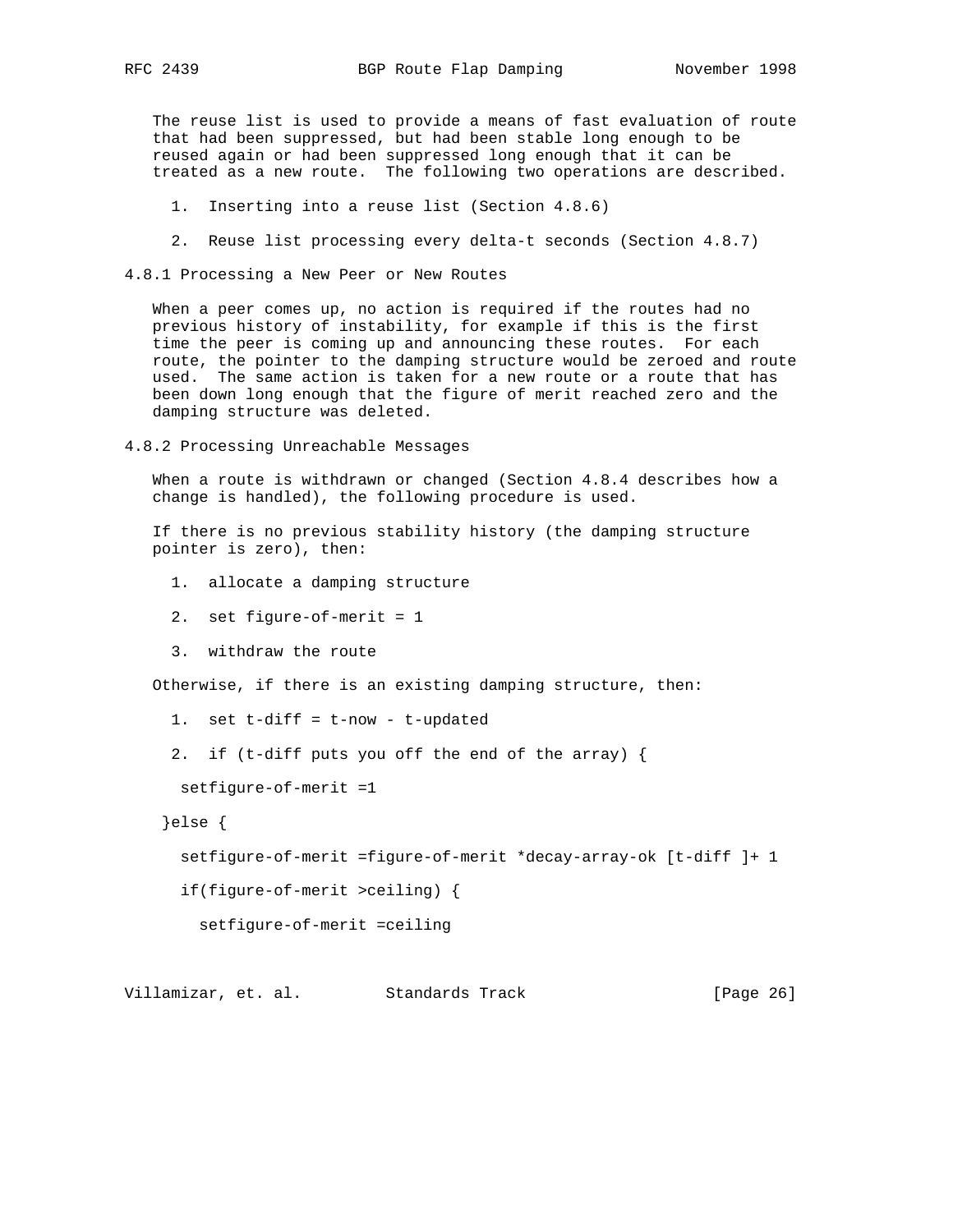} }

- 3. remove the route from a reuse list if it is on one
- 4. withdraw the route unless it is already suppressed

In either case then:

- 1. set t-updated = t-now
- 2. insert into a reuse list (see Section 4.8.6)

 If there was a stability history, the previous value of the stability figure of merit is decayed. This is done using the decay array (decay-array). The index is determined by subtracting the current time and the last time updated, then dividing by the time granularity. If the index is zero, the figure of merit is unchanged (no decay). If it is greater than the array size, it is zeroed. Otherwise use the index to fetch a decay array element and multiply the figure of merit by the array element. If using the suggested scaled integer method, shift down half an integer. Add the scaled penalty for one more unreachable (shown above as 1). If the result is above the ceiling replace it with the ceiling value. Now update the last time updated field (preferably taking into account how much time was truncated before doing the decay calculation).

 When a route becomes unreachable, alternate paths must be considered. This process is complicated slightly if different configuration parameters are used in the presence or absence of viable alternate paths. If all of these alternate paths have been suppressed because there had previously been an alternate route and the new route withdrawal changes that condition, the suppressed alternate paths must be reevaluated. They should be reevaluated in order of normal route preference. When one of these alternate routes is encountered that had been suppressed but is now usable since there is no alternate route, no further routes need to be reevaluated. This only applies if routes are given two different reuse thresholds, one for use when there is an alternate path and a higher threshold to use when suppressing the route would result in making the destination completely unreachable.

4.8.3 Processing Route Advertisements

 When a route is readvertised if there is no damping structure, then the procedure is the same as in Section 4.8.1.

Villamizar, et. al. Standards Track [Page 27]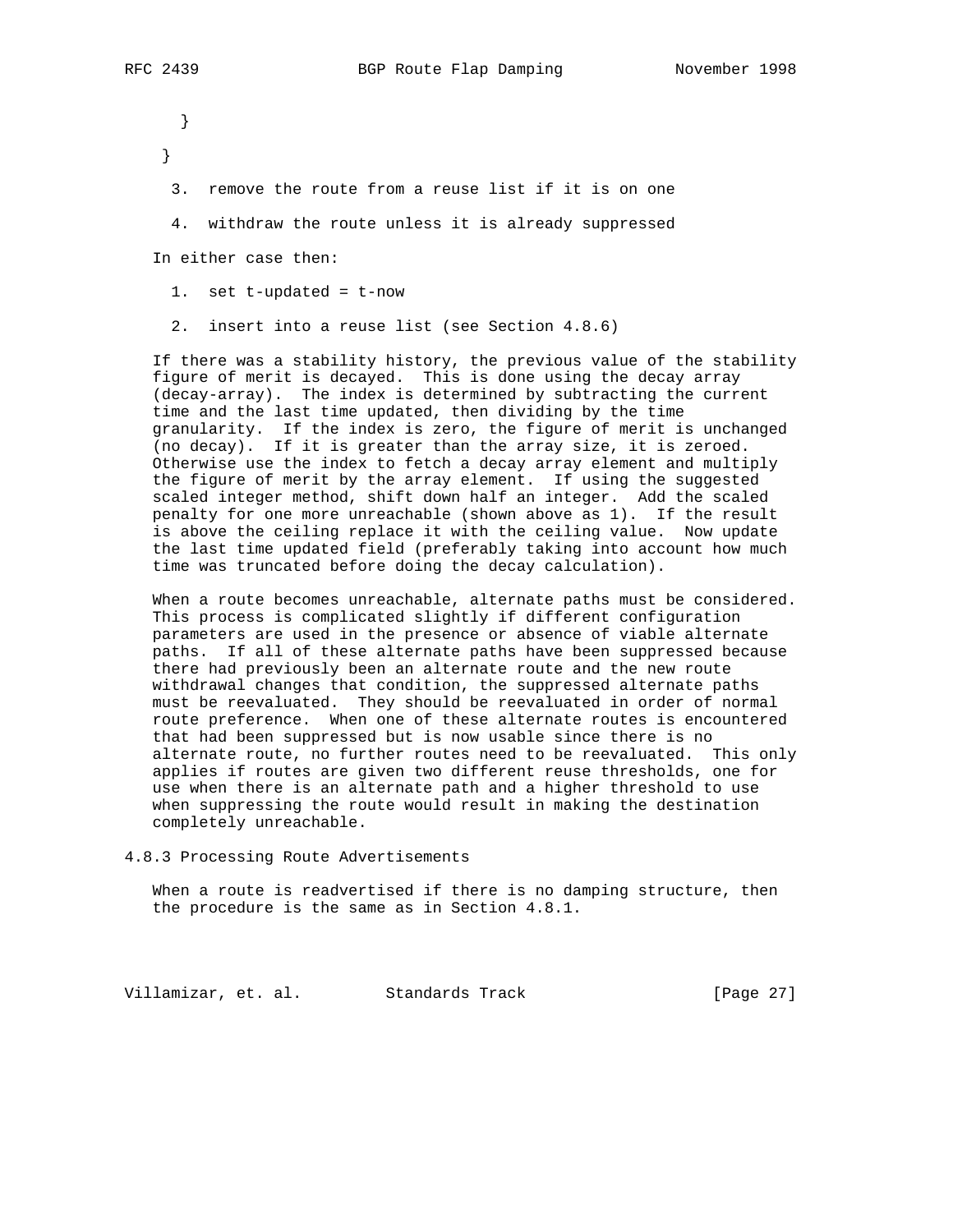```
 1. don't create a new damping structure
   2. use the route
 If an damping structure exists, the figure of merit is decayed and
 the figure of merit and last time updated fields are updated. A
 decision is now made as to whether the route can be used immediately
 or needs to be suppressed for some period of time.
  1. set t-diff = t-now - t-updated
   2. if (t-diff puts you off the end of the array) {
        set figure-of-merit =0
       }else {
         set figure-of-merit= figure-of-merit* decay-array-ng[t-diff]
       }
   3. if ( not suppressed and figure-of-merit < cut ) {
         use the route
       }else if( suppressed and figure-of-merit< reuse) {
         set state tonot suppressed
         remove the route from a reuse list
        use the route
       }else {
         set state to suppressed
         don't use the route
         insert into a reuse list (see Section 4.8.6)
       }
  4. if ( figure-of-merit > 0 ) {
        set t-updated= t-now
       }else {
```
Villamizar, et. al. Standards Track [Page 28]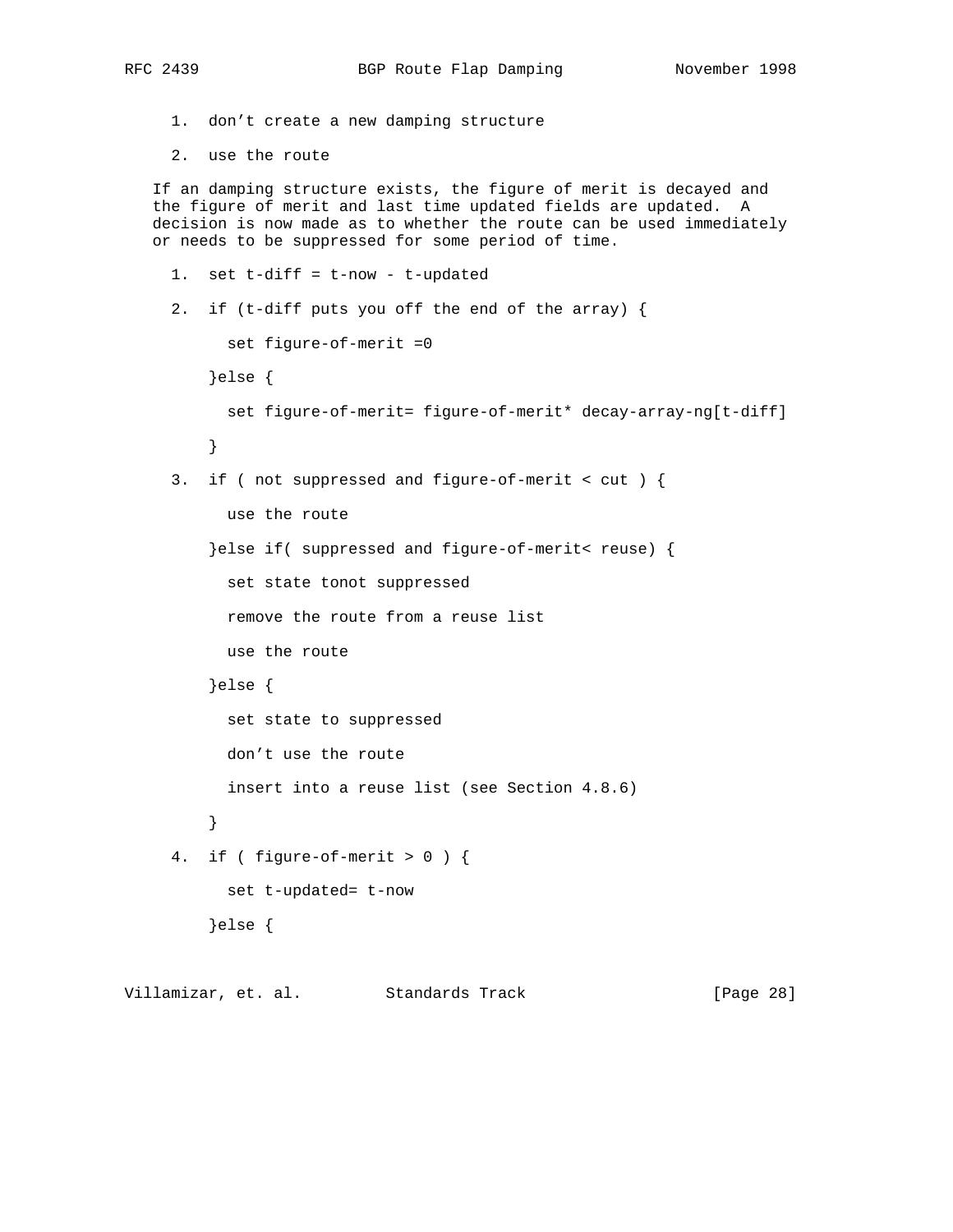recover memory for damping struct

zero pointer to damping struct

}

 If the route is deemed usable, a search for the current best route must be made. The newly reachable route is then evaluated according to the BGP protocol rules for route selection.

 If the new route is usable, the previous best route is examined. Prior to route comparisons, the current best route may have to be reevaluated if separate parameter sets are used depending on the presence or absence of an alternate route. If there had been no alternate the previous best route may be suppressed.

 If the new route is to be suppressed it is placed on a reuse list only if it would have been preferred to the current best route had the new route been accepted as stable. There is no reason to queue a route on a reuse list if after the route becomes usable it would not be used anyway due to the existence of a more preferred route. Such a route would not have to be reevaluated unless the preferred route became unreachable. As specified here, the less preferred route would be reevaluated and potentially used or potentially added to a reuse list when processing the withdrawal of a more preferred best route.

# 4.8.4 Processing Route Changes

 If a route is replaced by a peer router by supplying a new path, the route that is being replaced should be treated as if an unreachable were received (see Section 4.8.2). This will occur when a peer somewhere back in the AS path is continuously switching between two AS paths and that peer is not damping route flap (or applying less damping). There is no way to determine if one AS path is stable and the other is flapping, or if they are both flapping. If the cycle is sufficiently short compared to convergence times neither route through that peer will deliver packets very reliably. Since there is no way to affect the peer such that it chooses the stable of the two AS paths, the only viable option is to penalize both routes by considering each change as an unreachable followed by a route advertisement.

## 4.8.5 Processing A Peer Router Loss

 When a peer routing session is broken, either all individual routes advertised by that peer may be marked as unstable, or the peering session itself may be marked as unstable. Marking the peer will save

Villamizar, et. al. Standards Track (Page 29)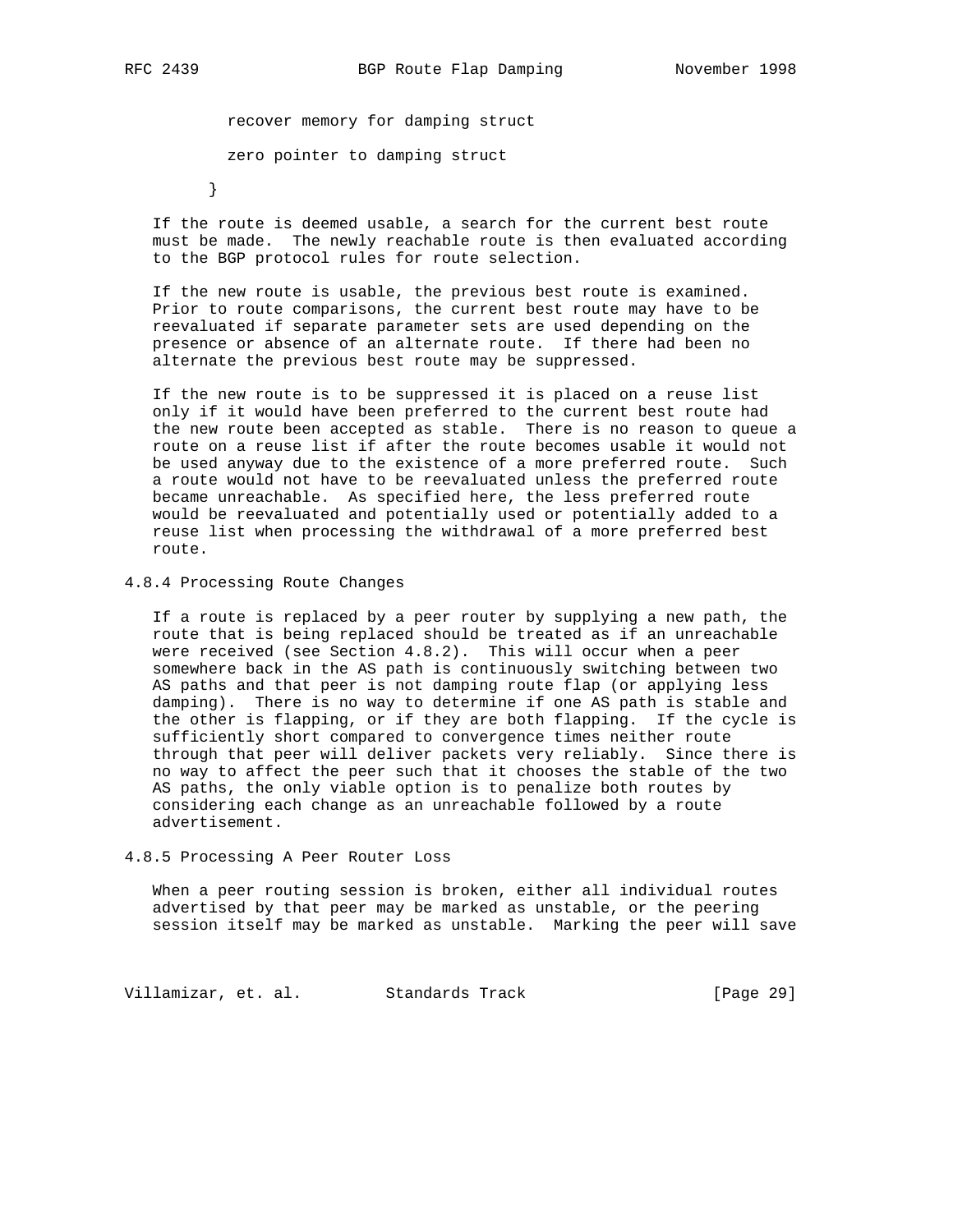considerable memory. Since the individual routes are advertised as unreachable to routers beyond the immediate problem, per route state will be incurred beyond the peer immediately adjacent to the BGP session that went down. If the instability continues, the immediately adjacent router need only keep track of the peer stability history. The routers beyond that point will receive no further advertisements or withdrawal of routes and will dispose of the damping structure over time.

 BGP notification through an optional transitive attribute that damping will already be applied may be considered in the future to reduce the number of routers that incur damping structure storage overhead.

4.8.6 Inserting into the Reuse Timer List

 The reuse lists are used to provide a means of fast evaluation of route that had been suppressed, but had been stable long enough to be reused again. The data structure consists of a series of list heads. Each list contains a set of routes that are scheduled for reevaluation at approximately the same time. The set of reuse list heads are treated as a circular array. Refer to Figure 4.

 A simple implementation of the circular array of list heads would be an array containing the list heads. An offset is used when accessing the array. The offset would identify the first list. The Nth list would be at the index corresponding to N plus the offset modulo the number of list heads. This design will be assumed in the examples that follow.

 A key requirement is to be able to insert an entry in the most appropriate queue with a minimum of computation. The computation is given only the current value of figure-of-merit. Instead of a computation which would involve a logarithm, the reuse array (reuse array[]) described in Section 4.6 is used. The array, scale, and bounds are precomputed to map figure-of-merit to the nearest list head without requiring a logarithm to be computed (see Section 4.5).

Villamizar, et. al. Standards Track [Page 30]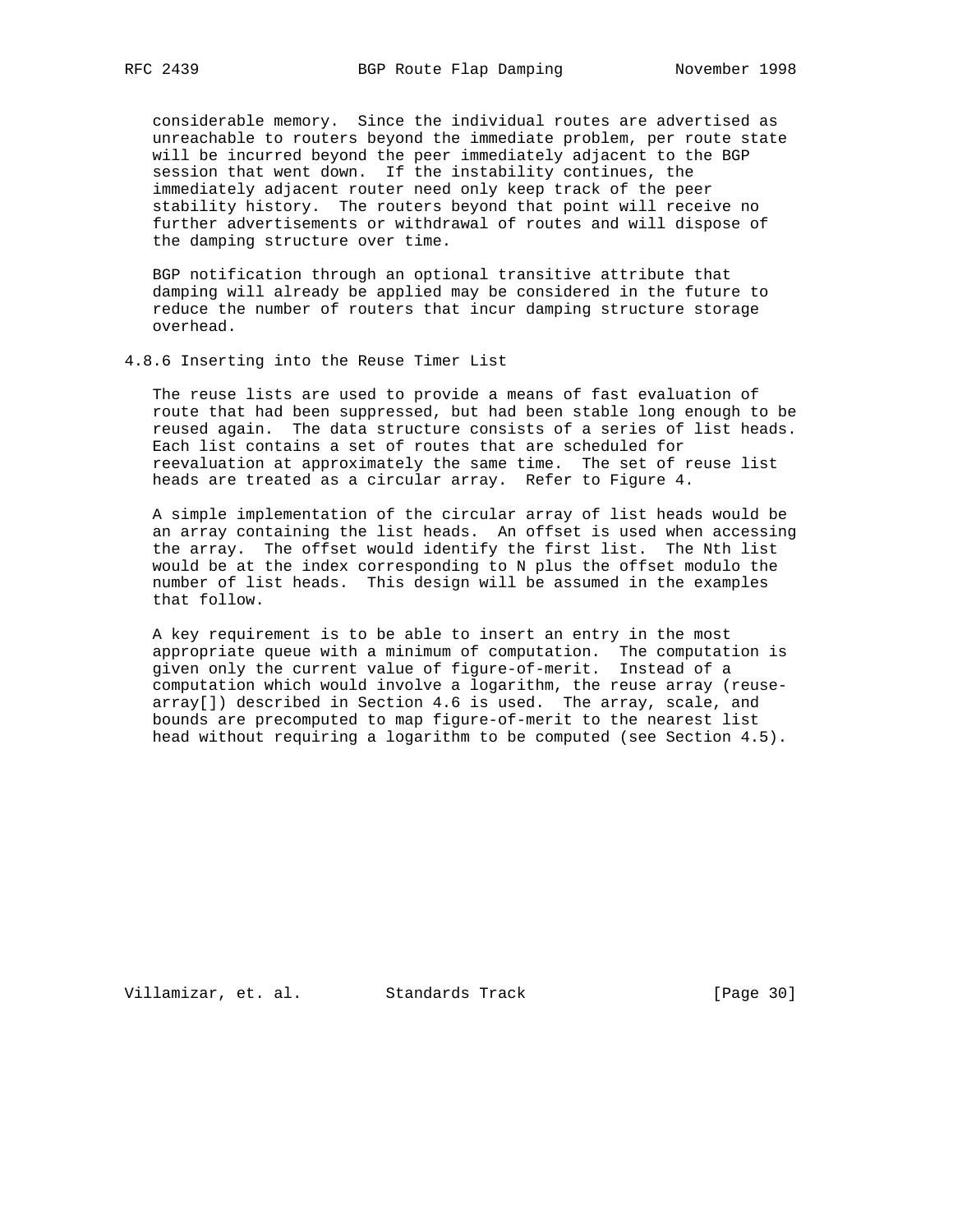+-+ +-+ +-+ non-empty linked list means | | | | | | | | <-- that there are routes with +-+ +-+ +-+ defered action to be taken A A A A N \* delta-reuse seconds later. | | | +------+------+------+------+------+ +------+ | list | list | list | list | list | ... | list | | head | head | head | head | head | ... | head | +------+------+------+------+------+ +------+  $\qquad \qquad \wedge \qquad \wedge \qquad \wedge \qquad \wedge \qquad \wedge \qquad \wedge \qquad \wedge$  Nth 1st 2nd 3rd 4th N-1 | offset to first list (the offset is incremented every delta-reuse seconds)

Figure 4: Reuse List Data Structures

 Note that in the following sections the operator prefix notation "modulo a b" means "b % a" in C language algebraic operator notation. For example, "modulo 16 1023" would be 15.

- 1. scale figure-of-merit for the index array lookup producing index
- 2. check index against the array bound
- 3. if (within the array bound) {

set index =reuse-array [index ]

}else {

set index =reuse-list-size -1

- }
- 4. insert into the list

reuse-list[ moduloreuse-list-size (index +offset )]

 Choosing the correct reuse list involves only a multiply and shift to do the scaling, an integer truncation, then an array lookup in the reuse array (reuse-array[]). The value retrieved from the reuse array is used to select a reuse list. The reuse list is a circular list. The most common method of implementing a circular list is to use an array and apply an offset and modulo operation to pick the correct array entry. The offset is incremented to rotate the circular list.

Villamizar, et. al. Standards Track [Page 31]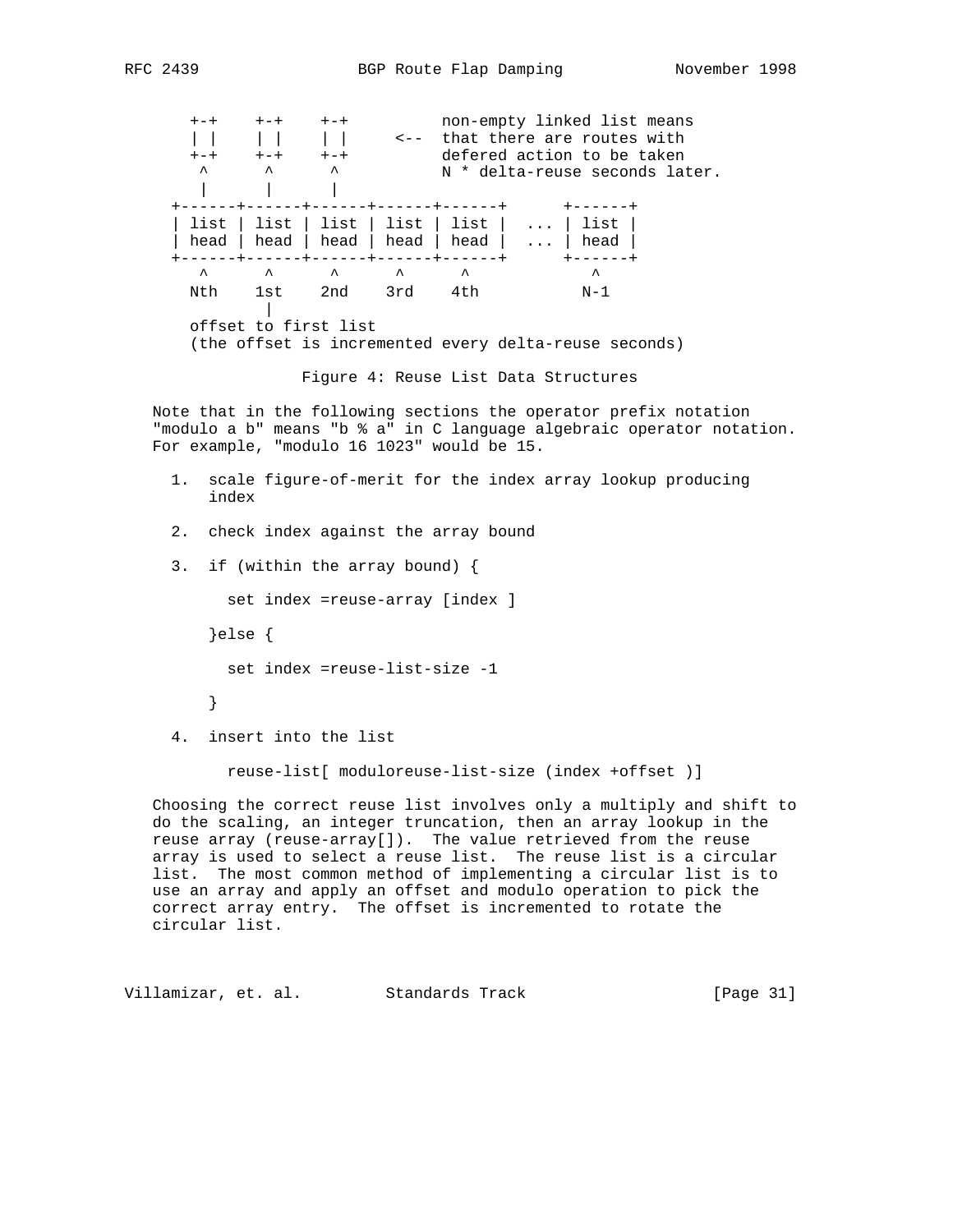## 4.8.7 Handling Reuse Timer Events

 The granularity of the reuse timer should be more coarse than that of the decay timer. As a result, when the reuse timer fires, suppressed routes should be decayed by multiple increments of decay time. Some computation can be avoided by always inserting into the reuse list corresponding to one time increment past reuse eligibility. In cases where the reuse lists have a longer "memory" than the "decay memory" (described above), all of the routes in the first queue will be available for immediate reuse if reachable or the history entry could be disposed of if unreachable.

 When it is time to advance the lists, the first queue on the reuse list must be processed and the circular queue must be rotated. Using an array and an offset as a circular array (as described in Section 4.8.6), the algorithm below is repeated every delta-reuse seconds.

- 1. save a pointer to the current zeroth queue head and zero the list head entry
- 2. set offset = modulo reuse-list-size ( offset + 1 ), thereby rotating the circular queue of list-heads
- 3. if ( the saved list head pointer is non-empty )

for each entry {

sett-diff =t-now -t-updated

set figure-of-merit =figure-of-merit \*decay-array-ok [t-diff ]

sett-updated =t-now

if( figure-of-merit< reuse)

reuse the route

else

re-insert into another list (seeSection 4.8.6)

}

 The value of the zeroth list head would be saved and the array entry itself zeroed. The list heads would then be advanced by incrementing the offset. Starting with the saved head of the old zeroth list, each route would be reevaluated and used, disposed of entirely or requeued if it were not ready for reuse. If a route is used, it must

Villamizar, et. al. Standards Track [Page 32]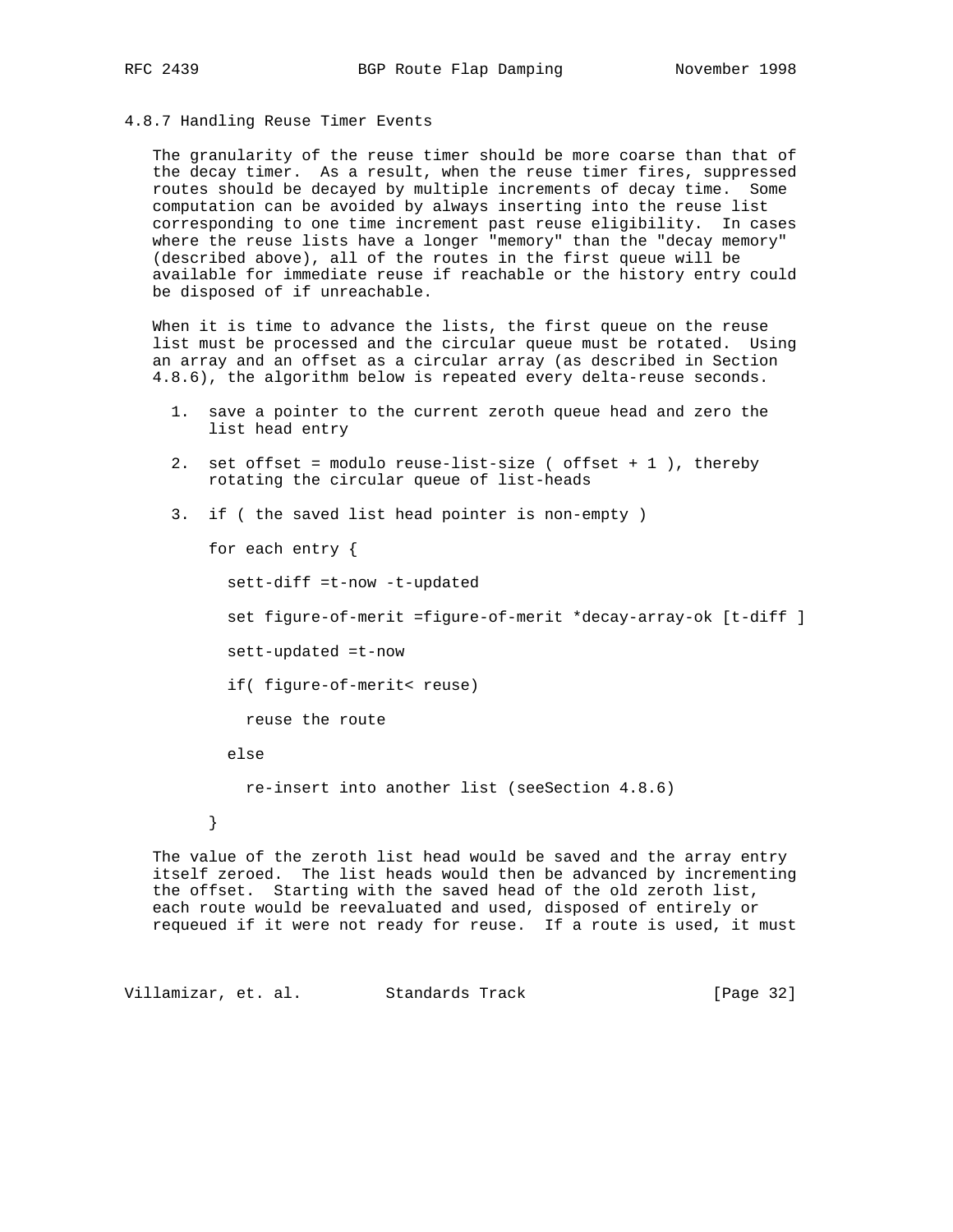be treated as if it were a new route advertisement as described in Section 4.8.3.

5 Implementation Experience

 The first implementations of "route flap damping" were the route server daemon (rsd) coding by Ramesh Govindan (ISI) and the Cisco IOS implementation by Ravi Chandra. Both implementations first became available in 1995 and have been used extensively. The rsd implementation has been in use in route servers at the NSF funded Network Access Points (NAPs) and at other major Internet interconnects. The Cisco IOS version has been in use by Internet Service Providers worldwide. The rsd implementation has been integrated in releases of gated (see http://www.gated.org) and is available in commercial routers using gated.

 There are now more than 2 years of BGP route damping deployment experience. Some problems have occurred in deployment. So far these are solvable by careful implementation of the algorithm and by careful deployment. In some topologies coordinated deployment can be helpful and in all cases disclosure of the use of route damping and the parameters used is highly beneficial in debugging connectivity problems.

 Some of the problems have occurred due to subtle implementation errors. Route damping should never be applied on IBGP learned routes. To do so can open the possibility for persistent route loops. When IBGP routes within an AS are inconsistent, route loops can easily form. Suppressing IBGP learned routes causes such inconsistencies. Implementations should disallow configuration of route damping on IBGP peers.

 Penalties for instability should only be applied when a route is removed or replaced and not when a route is added. If damping parameters are applied consistently, this implementation constraint will result in a stable secondary path being preferred over an unstable primary path due to damping of the primary path near the source.

 In topologies where multiple AS paths to a given destination exist flapping of the primary path can result in suppression of the secondary path. This can occur if no damping is being done near the cause of the route flap or if damping is being applied more aggressively by a distant AS. This problem can be solved in one of two ways. Damping can be done near the source of the route flap and the damping parameters can be made consistent. Alternately, a distant AS which insists on more aggressive damping parameters can disable penalizing routes on AS path change, penalizing routes only

Villamizar, et. al. Standards Track [Page 33]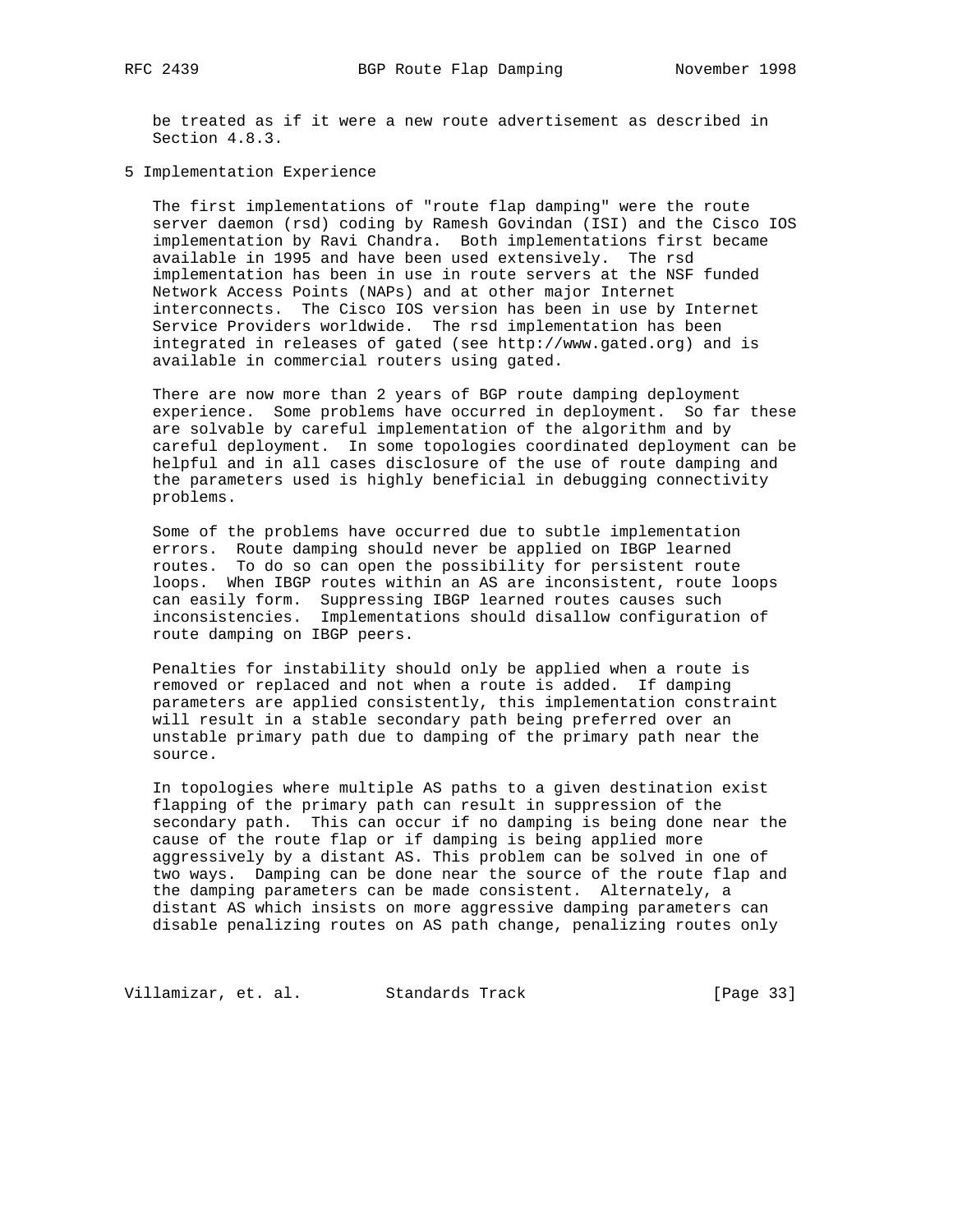if they are withdrawn completely. In order to do so, the implementation must support this option (as described in Section 4.4.3).

 Route flap should be damped near the source. Single homed destinations can be covered by static routes. Aggregation provides another means of damping. Providers should damp their own internal problems, however damping on IGP link state origination is not yet implemented by router vendors. Providers which use multiple AS within their own topology should damp between their own AS. Providers should damp adjacent providers AS.

 Damping provides a means to limit propagation excessive route change when connectivity is highly intermittent. Once a problem is corrected, damping state corresponding to the prefixes known to be damped due to the problem just fixed can be manually cleared. In order to determine where damping may have occurred after connectivity problems, providers should publish their damping parameters. Providers should be willing to manually clear damping on specific prefixes or AS paths at the request of other providers when the request is accompanied by credible assurance that the problem has truly been addressed.

 By damping their own routing information, providers can reduce their own need to make requests of other providers to clear damping state after correcting a problem. Providers should be pro-active and monitor what prefixes and paths are suppressed in addition to monitoring link states and BGP session state.

# Acknowledgements

 This work and this document may not have been completed without the advise, comments and encouragement of Yakov Rekhter (Cisco). Dennis Ferguson (MCI) provided a description of the algorithms in the gated BGP implementation and many valuable comments and insights. David Bolen (ANS) and Jordan Becker (ANS) provided valuable comments, particularly regarding early simulations. Over four years elapsed between the initial draft presented to the BGP WG (October 1993) and this iteration. At the time of this writing there is significant experience with two implementations, each having been deployed since 1995. One was led by Ramesh Govindan (ISI) for the NSF Routing Arbiter project. The second was led by Ravi Chandra (Cisco). Sean Doran (Sprintlink) and Serpil Bayraktar (ANS) were among the early independent testers of the Cisco pre-beta implementation. Valuable comments and implementation feedback were shared by many individuals on the IETF IDR WG and the RIPE Routing Work Group and in NANOG and IEPG.

Villamizar, et. al. Standards Track [Page 34]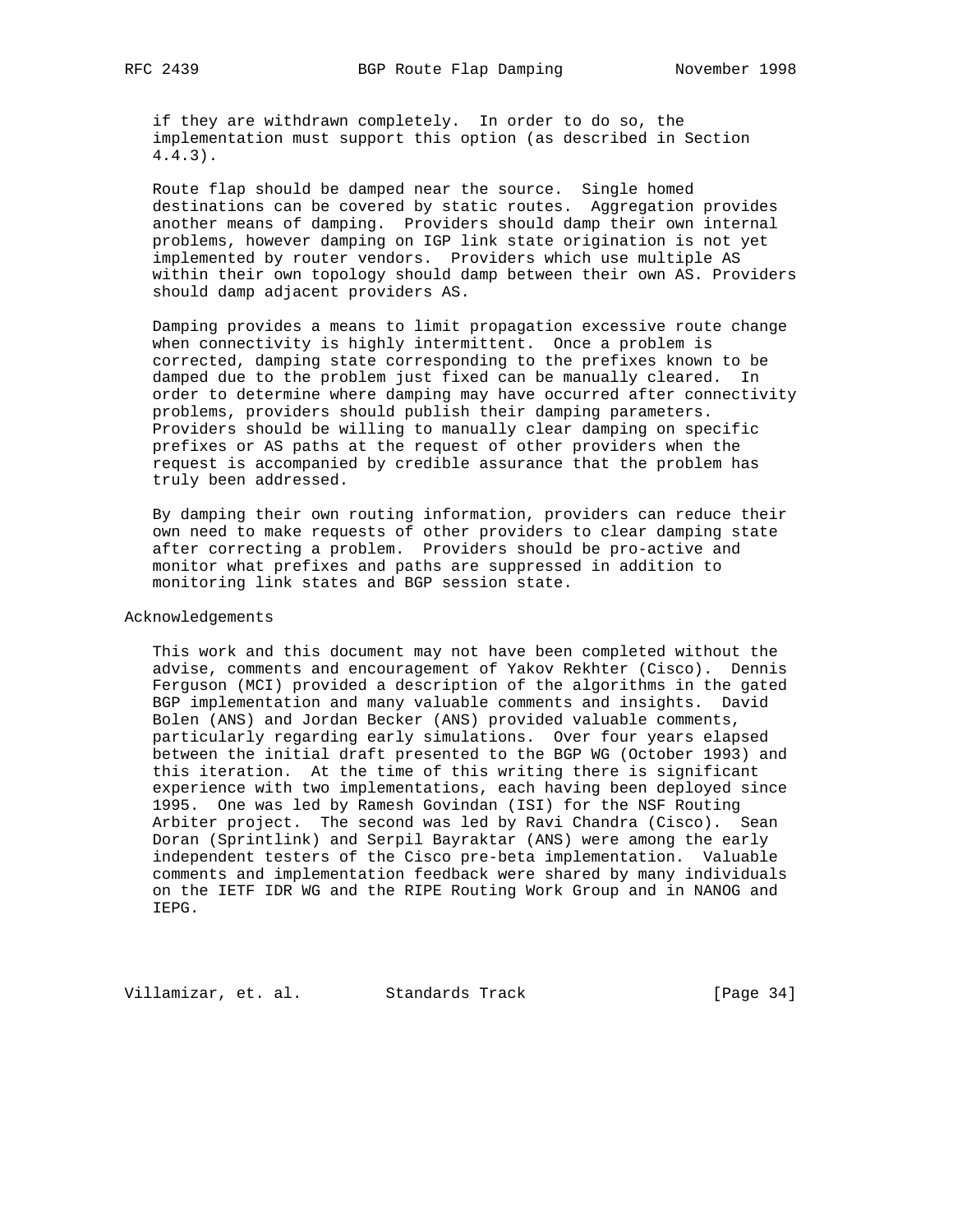Thanks also to Rob Coltun (Fore Systems), Sanjay Wadhwa (Fore), John Scudder (IENG), Eric Bennet (IENG) and Jayesh Bhatt (Bay Networks) for pointing out errors in the math uncovered during coding of more recent implementations. These errors appeared in the details of the implementation suggestion sections written after the first two implementations were completed. Thanks also to Vern Paxson for a very thorough review resulting in numerous clarifications to the document.

# References

- [1] Gross, P., and Y. Rekhter, "Application of the border gateway protocol in the internet", RFC 1268, October 1991.
- [2] ISO/IEC. Iso/iec 10747 information technology telecommuni cations and information exchange between systems - protocol for exchange of inter-domain routeing information among intermediate systems to support forwarding of iso 8473 pdus. Technical report, International Organization for Standardization, August 1994. ftp://merit.edu/pub/iso/idrp.ps.gz.
- [3] Lougheed, K., and Y. Rekhter, "A border gateway protocol 3 (BGP- 3)", RFC 1267, October 1991.
- [4] Rekhter, Y., and P. Gross, "Application of the border gateway protocol in the internet", RFC 1772, March 1995.
- [5] Rekhter, Y., and T. Li, "A border gateway protocol 4 (BGP-4)", RFC 1771, March 1995.
- [6] Rekhter, Y., and C. Topolcic,"Exchanging routing information across provider boundaries in the CIDR environment", RFC 1520, September 1993.
- [7] Traina, P., "BGP-4 protocol analysis", RFC 1774, March 1995.
- [8] Traina, P., "Experience with the BGP-4 protocol", RFC 1773, March 1995.

# Security Considerations

 The practices outlined in this document do not further weaken the security of the routing protocols. Denial of service is possible in an already insecure routing environment but these practices only contribute to the persistence of such attacks and do not impact the methods of prevention and the methods of determining the source.

Villamizar, et. al. Standards Track [Page 35]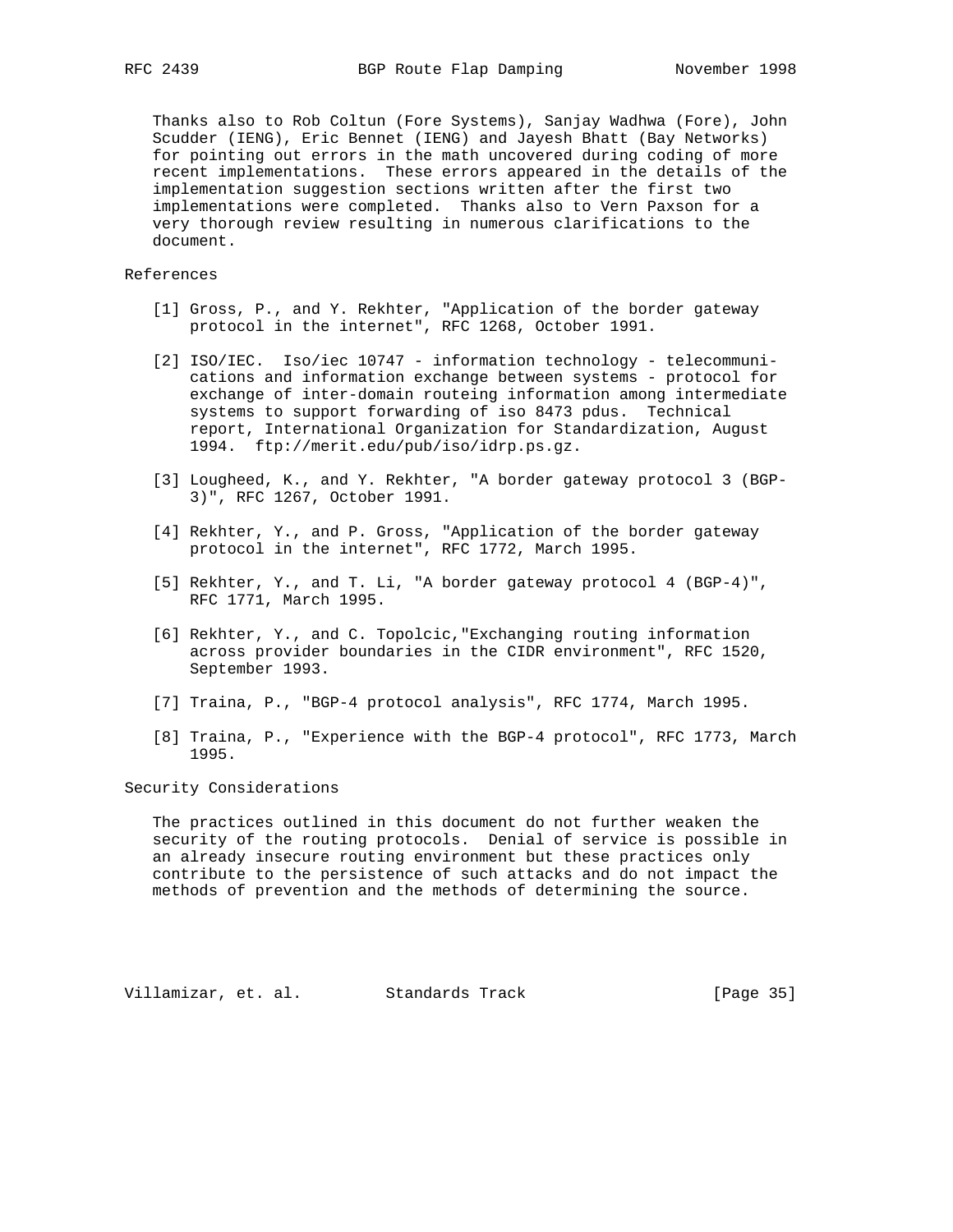Authors' Addresses

 Curtis Villamizar ANS

EMail: curtis@ans.net

 Ravi Chandra Cisco Systems

EMail: rchandra@cisco.com

 Ramesh Govindan ISI

EMail: govindan@isi.edu